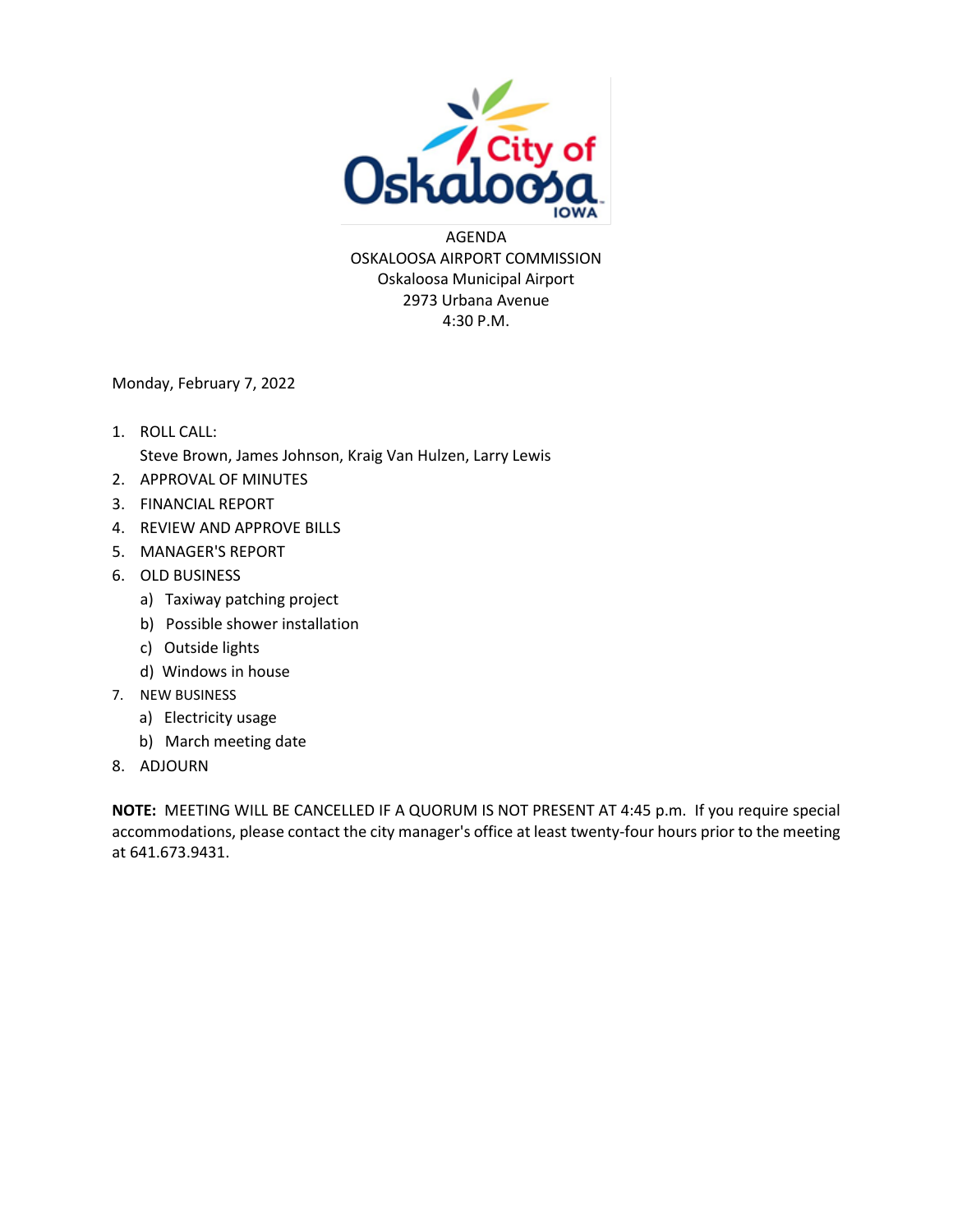#### **MINUTES**

#### OSKALOOSA AIRPORT COMMISSION

#### January 3, 2022

Meeting of the Oskaloosa Airport Commission was called to order at 4:33 p.m. on Monday, January 3, 2022.

- 1) ROLL CALL: Roll was taken with the following present: Steve Brown, Kraig Van Hulzen, James Johnson, Larry Lewis, Tim Menninga [Classic Aviation] and Erin Van Roekel [Garden & Associates].
- 2) APPROVAL OF THE MINUTES: Moved by Kraig Van Hulzen and seconded by Larry Lewis to approve the minutes of the December 6, 2021 meeting. Motion carried.
- 3) FINANCIAL REPORT: Moved by James Johnson and seconded by Kraig Van Hulzen to approve the financial report. Motion carried.
- 4) REVIEW AND APPROVE BILLS: Moved by Kraig Van Hulzen and seconded by James Johnson to pay bills totaling \$10,437.48. Motion carried.
- 5) MANAGER'S REPORT: See attached.
- 6) OLD BUSINESS:
	- a) Proposed taxiway patching project: Erin Van Roekel of Garden & Associates reported on the project. All proposed patching on the back taxiway has been approved by the FAA. The bid letting will be on February 24th with approval at the March Commission meeting.
	- b) Possible shower installation: Tim Menninga obtained a second bid from Ken Deboef Construction for \$7,750.00. The prior bid from AKG Construction is \$5050.00, not \$5,500.00 as stated in the December minutes. In addition. the water heater would need to be replaced as the current one is too small. It was thought that this would cost about \$1,000.00, but a formal quote will need to be obtained. Kraig Van Hulzen moved to accept the bid from AKG Construction and obtain a quote for a thirty-gallon hot water heater. James Johnson seconded. Motion carried
	- c) Outside lights: The new fixtures have not yet been installed.
- 7) NEW BUSINESS:
	- a) Windows in house: Wind damaged the outside sash on one of the windows. Pella Corp. will charge \$896.17 to replace the sash. AKG Construction will charge \$600.00 to \$700.00 to replace the entire window. Tim Menninga was asked to check with Oskaloosa Glass & Millwork. In the meantime, the window has been secured.
	- b) Airport Rescue Grant: The Commission was informed by Chairman Steve Brown that the airport will be receiving a \$32,000.00 grant from the FAA as part of the American Rescue Plan Act.
	- c) February meeting date: The date of Monday, February  $7<sup>th</sup>$ , was acceptable to everyone.

8. ADJOURN: Kraig Van Hulzen moved to adjourn at 5:12 p.m. Larry Lewis seconded. Motion carried.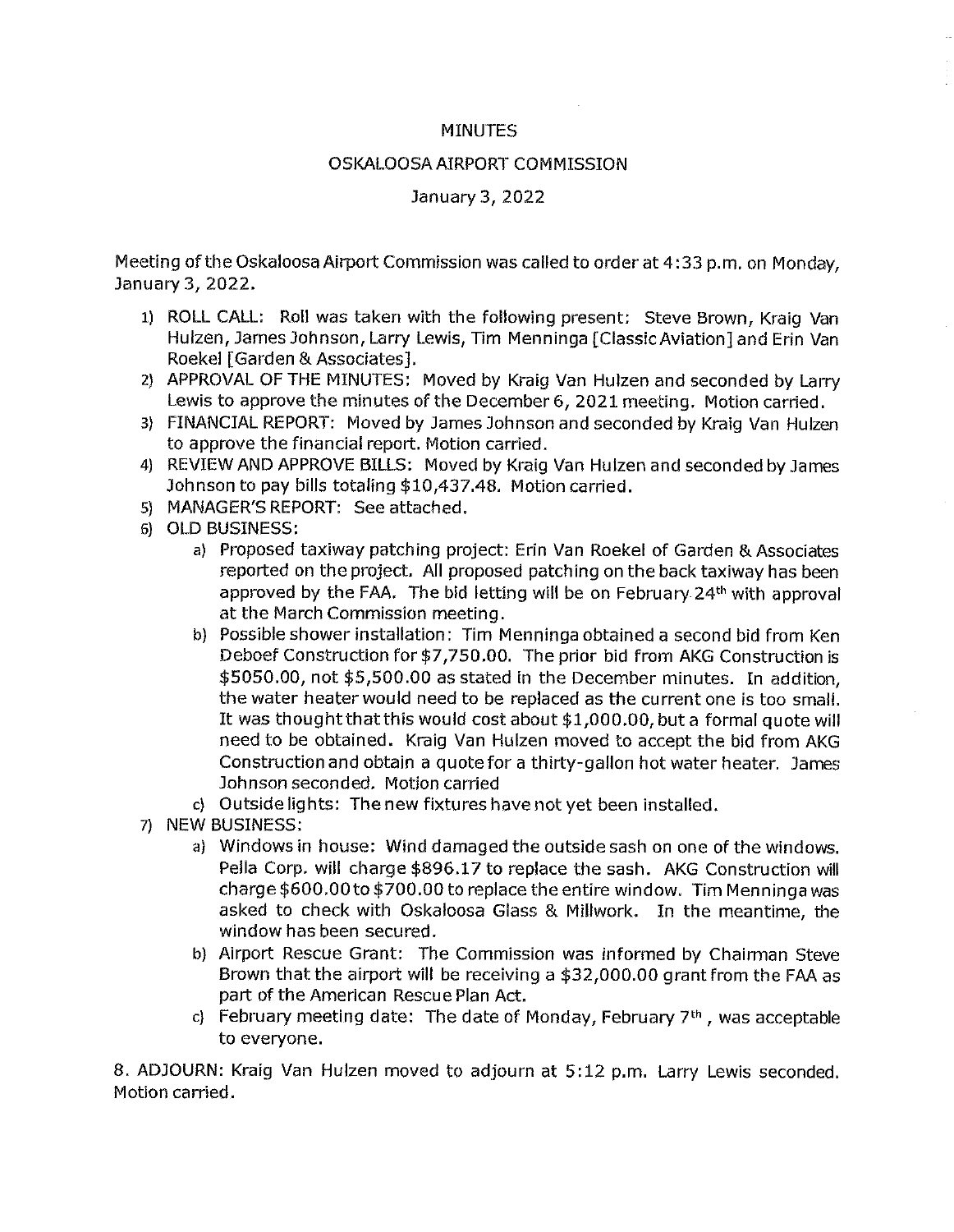#### Classic Aviation @OOA

#### Monthly report December 2021

#### Prepared by Shane Vande Voort

Fuel Sales 100LL (\$5.20) 357.6 gallons Jet A (\$4.60) 244 gallons Total Fuel Sales 601.6 gallons Total Owed OOA - \$30.08

- $\bullet$ We have had our first snow and the equipment is working well.
- $\bullet$ The shop continues to be busy. We are adding a part time A&P as another is retiring.
- We have two students actively training in our Cherokee 140 rental airplane.  $\bullet$
- $\bullet$ Sorry I won't be there today. I wanted to let you know I still feel that having a shower installed in the terminal is a benefit to the airport and FBO. I know that it is a significant expense but feel that it will pay for itself in safety for chemical handling, convenience for traveling airport users, and FBO employees.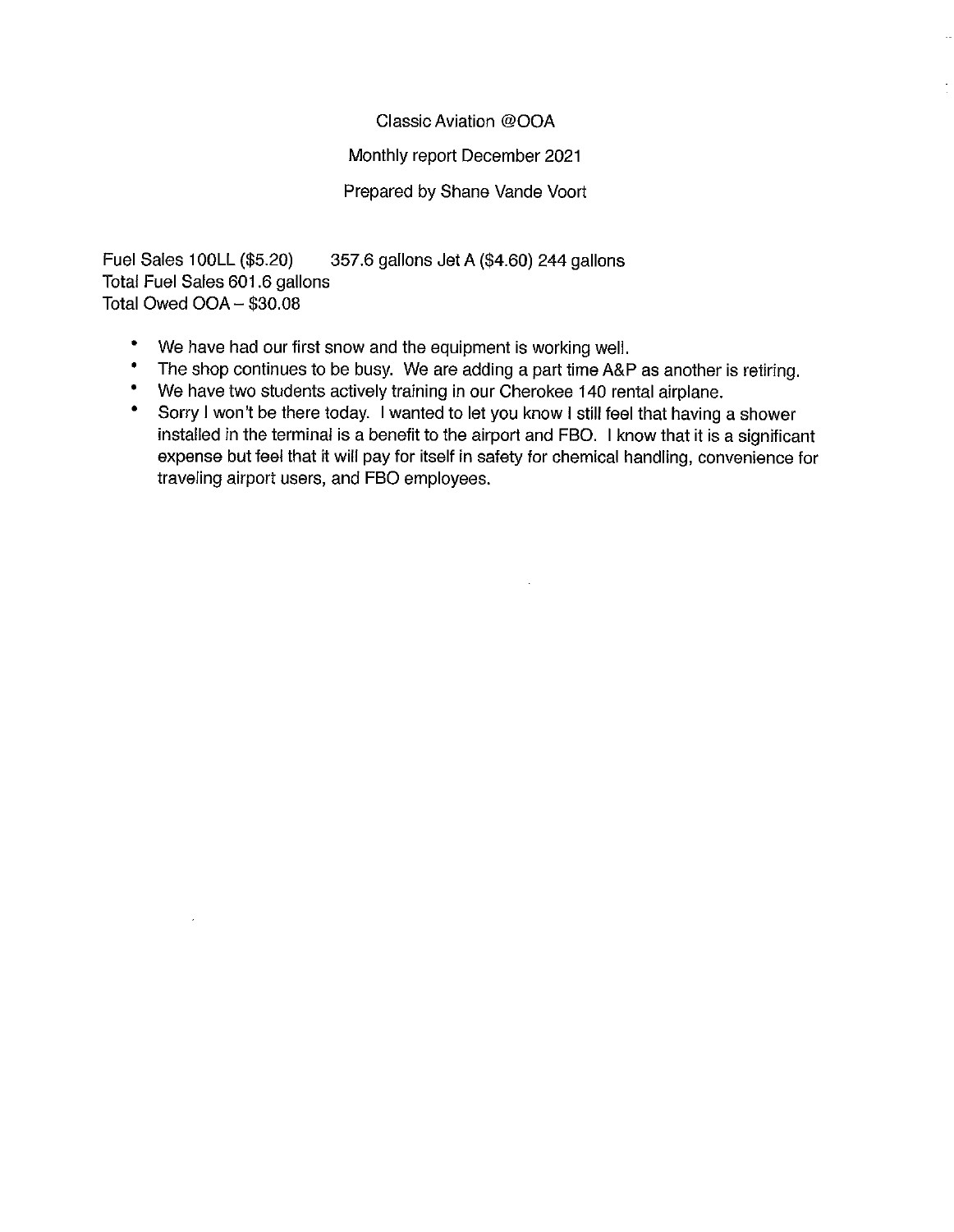### **DEPT YTD BALANCE SHEETS** Tyler Technologies For Period Ending: 12/31/2021



| <b>Account</b>                  | Name                                                     | Fiscal<br><b>Beginning Balance</b> | <b>Period Activity</b> | <b>YTD Activity</b> | <b>Current Balance</b> |
|---------------------------------|----------------------------------------------------------|------------------------------------|------------------------|---------------------|------------------------|
| <b>Fund: 660 - AIRPORT FUND</b> |                                                          |                                    |                        |                     |                        |
| <b>Assets</b>                   |                                                          |                                    |                        |                     |                        |
| 660-1119                        | <b>CLAIM ON CASH</b>                                     | 10,421.66                          | 20,153.82              | 4,282.37            | 14,704.03              |
| 660-1160                        | <b>INVESTMENTS</b>                                       | 441,805.29                         | $-25,937.76$           | $-41,680.55$        | 400,124.74             |
|                                 | <b>Total Assets:</b>                                     | 452,226.95                         | -5,783.94              | $-37,398.18$        | 414,828.77             |
| Liability                       |                                                          |                                    |                        |                     |                        |
| 660-2029                        | ACCOUNTS PAYABLE (PENDING)                               | 0.00                               | $-2,578.51$            | 1,927.45            | 1,927.45               |
|                                 | <b>Total Liability:</b>                                  | 0.00                               | $-2,578.51$            | 1,927.45            | 1,927.45               |
| Equity                          |                                                          |                                    |                        |                     |                        |
| 660-3990                        | <b>FUND EQUITY</b>                                       | 452,226.95                         | 0.00                   | 0.00                | 452,226.95             |
|                                 | <b>Total Beginning Equity:</b>                           | 452,226.95                         | 0.00                   | 0.00                | 452,226.95             |
| <b>Total Revenue</b>            |                                                          | 0.00                               | 2,022.14               | 33,432.09           | 33,432.09              |
| <b>Total Expense</b>            |                                                          | 0.00                               | 5,227.57               | 72,757.72           | 72,757.72              |
|                                 | <b>Total Equity and Current Surplus (Deficit):</b>       | 452,226.95                         | $-3,205.43$            | -39,325.63          | 412,901.32             |
|                                 | Total Liabilities, Equity and Current Surplus (Deficit): | 452,226.95                         | $-5,783.94$            | $-37,398.18$        | 414,828.77             |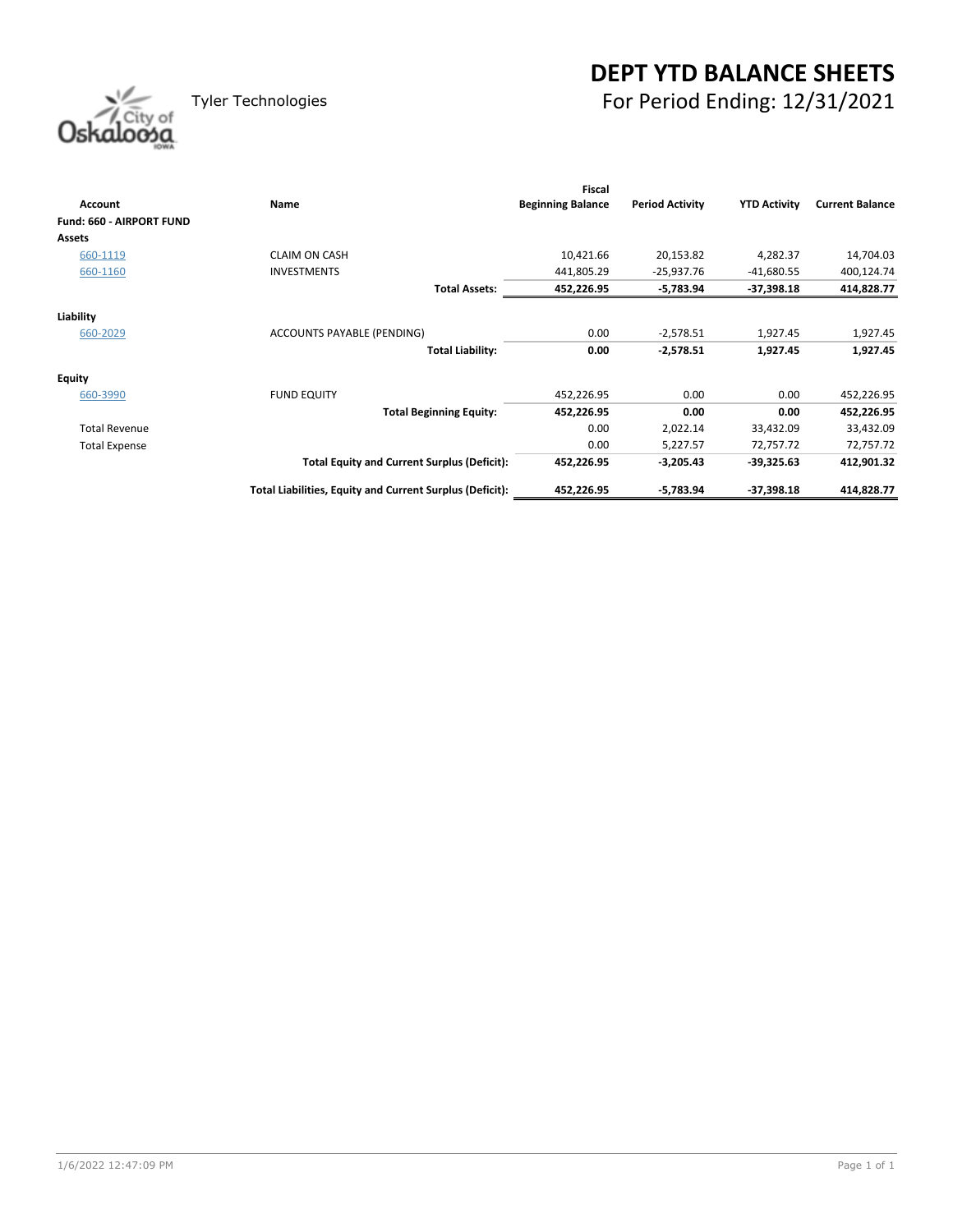### Account Detail

Date Range: 12/01/2021 - 12/31/2021

| Account                        |                                      | Name                                    |                                          |                                                 |                                                         | <b>Beginning Balance</b> | <b>Total Activity</b> | <b>Ending Balance</b>            |
|--------------------------------|--------------------------------------|-----------------------------------------|------------------------------------------|-------------------------------------------------|---------------------------------------------------------|--------------------------|-----------------------|----------------------------------|
| Fund: 660 - AIRPORT FUND       |                                      |                                         |                                          |                                                 |                                                         |                          |                       |                                  |
| Activity: 8035 - AIRPORT       |                                      |                                         |                                          |                                                 |                                                         |                          |                       |                                  |
| 660-8035-6310000               |                                      |                                         | <b>BUILDING MAINTENANCE &amp; REPAIR</b> |                                                 |                                                         | 2,322.81                 | 150.00                | 2,472.81                         |
| <b>Post Date</b>               | <b>Packet Number</b>                 | <b>Source Transaction</b>               | <b>Pmt Number</b>                        | <b>Description</b>                              | Vendor                                                  |                          | Amount                | <b>Running Balance</b>           |
| 12/31/2021                     | APPKT0004383                         | 60285                                   | 72789                                    | Pest control                                    | 002419 - Robert and Beth Brown                          |                          | 150.00                | 2,472.81                         |
| 660-8035-6320000               |                                      |                                         | <b>GROUNDS MAINTENANCE &amp; REPAIR</b>  |                                                 |                                                         | 7,740.45                 | 701.81                | 8,442.26                         |
| <b>Post Date</b>               | <b>Packet Number</b>                 | <b>Source Transaction</b>               | <b>Pmt Number</b>                        | <b>Description</b>                              | Vendor                                                  |                          | Amount                | <b>Running Balance</b>           |
| 12/31/2021                     | APPKT0004383                         | 20204205                                | 72779                                    | Repair runway lights - Airport                  | 001007 - Atwood Electric Inc                            |                          | 701.81                | 8,442.26                         |
| 660-8035-6371000               |                                      | ELECTRIC/GAS EXPENSE                    |                                          |                                                 |                                                         | 4,569.89                 | 614.27                | 5,184.16                         |
| <b>Post Date</b>               | <b>Packet Number</b>                 | <b>Source Transaction</b>               | <b>Pmt Number</b>                        | <b>Description</b>                              | Vendor                                                  |                          | Amount                | <b>Running Balance</b>           |
| 12/31/2021                     | APPKT0004383                         | 520541280                               | 72842                                    | Utilities                                       | 009367 - MidAmerican Energy                             |                          | 441.70                | 5,011.59                         |
| 12/31/2021                     | APPKT0004383                         | 520549821                               | 72842                                    | Utilities                                       | 009367 - MidAmerican Energy                             |                          | 172.57                | 5,184.16                         |
| 660-8035-6373000               |                                      |                                         | TELECOMMUNICATIONS EXPENSE               |                                                 |                                                         | 892.70                   | 148.27                | 1,040.97                         |
| <b>Post Date</b>               | <b>Packet Number</b>                 | <b>Source Transaction</b>               | <b>Pmt Number</b>                        | <b>Description</b>                              | Vendor                                                  |                          | Amount                | <b>Running Balance</b>           |
| 12/31/2021                     | APPKT0004383                         | INV0052619                              | 72880                                    | Telephone services                              | 007285 - Windstream                                     |                          | 69.46                 | 962.16                           |
| 12/31/2021                     | APPKT0004383                         | INV0052620                              | 72880                                    | Telephone services                              | 007285 - Windstream                                     |                          | 78.81                 | 1,040.97                         |
| 660-8035-6374000               |                                      | WATER/SEWER EXPENSE                     |                                          |                                                 |                                                         | 209.20                   | 33.10                 | 242.30                           |
| <b>Post Date</b>               | <b>Packet Number</b>                 | <b>Source Transaction</b>               | <b>Pmt Number</b>                        | <b>Description</b>                              | Vendor                                                  |                          | Amount                | <b>Running Balance</b>           |
| 12/31/2021                     | APPKT0004383                         | INV0052615                              | 72838                                    | Utilities                                       | 008881 - Mahaska Rural Water Systems Inc                |                          | 33.10                 | 242.30                           |
| 660-8035-6413000               |                                      |                                         | PAYMENTS TO OTHER AGENCIES               |                                                 |                                                         | 0.00                     | 195.00                | 195.00                           |
| <b>Post Date</b><br>12/31/2021 | <b>Packet Number</b><br>APPKT0004383 | <b>Source Transaction</b><br>INV0052614 | <b>Pmt Number</b><br>72814               | <b>Description</b><br>Annual tank fee - Airport | Vendor<br>006819 - Iowa Department of Natural Resources |                          | Amount<br>195.00      | <b>Running Balance</b><br>195.00 |

City of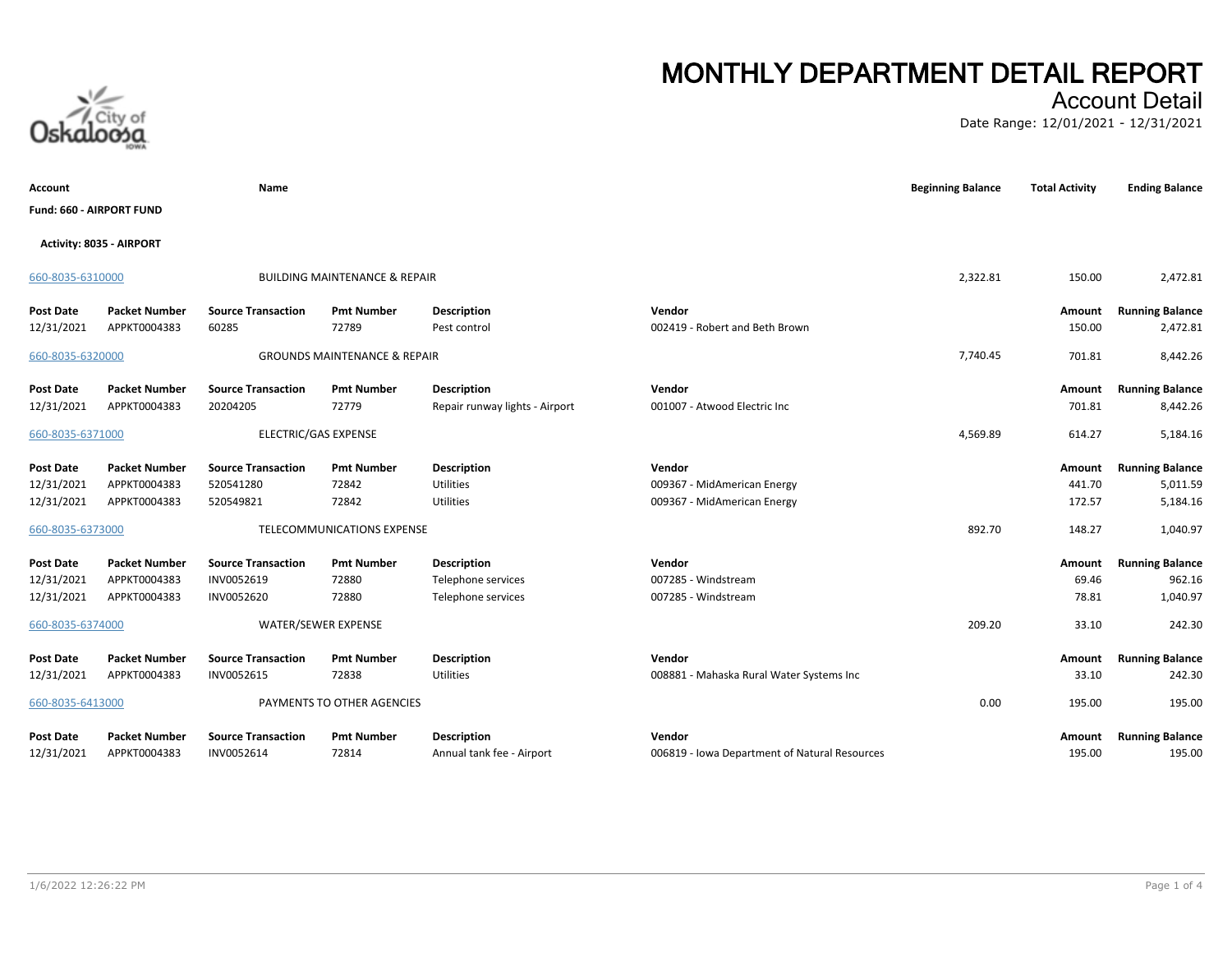|                                | <b>MONTHLY DEPARTMENT DETAIL REPORT</b>         |                                      |                             |                                                                  |                                                                                        |                                   |           |                                   | Date Range: 12/01/2021 - 12/31/2021  |
|--------------------------------|-------------------------------------------------|--------------------------------------|-----------------------------|------------------------------------------------------------------|----------------------------------------------------------------------------------------|-----------------------------------|-----------|-----------------------------------|--------------------------------------|
| Account                        |                                                 | Name                                 |                             |                                                                  |                                                                                        | <b>Beginning Balance</b>          |           | <b>Total Activity</b>             | <b>Ending Balance</b>                |
| 660-8035-6491000               |                                                 | <b>MANAGER FEE</b>                   |                             |                                                                  |                                                                                        |                                   | 16,500.00 | 3,300.00                          | 19,800.00                            |
| <b>Post Date</b><br>12/31/2021 | <b>Packet Number</b><br>GLPKT07460              | <b>Source Transaction</b><br>JN20878 | <b>Pmt Number</b>           | Description<br>JE 076 CLASSIC AVIATION                           | Vendor                                                                                 |                                   |           | Amount<br>3,300.00                | <b>Running Balance</b><br>19,800.00  |
| 660-8035-6499000               |                                                 |                                      | OTHER CONTRACTUAL SERVICES  |                                                                  |                                                                                        |                                   | 5,039.00  | 85.00                             | 5,124.00                             |
| <b>Post Date</b><br>12/31/2021 | <b>Packet Number</b><br>APPKT0004383            | <b>Source Transaction</b><br>407349  | <b>Pmt Number</b><br>72844  | <b>Description</b><br>Waste removal - Airport                    | Vendor<br>007655 - Kal Services Inc                                                    |                                   |           | Amount<br>85.00                   | <b>Running Balance</b><br>5,124.00   |
| 660-8035-6515000               |                                                 | COPIES/COPYING                       |                             |                                                                  |                                                                                        |                                   | 0.36      | 0.12                              | 0.48                                 |
| <b>Post Date</b><br>12/30/2021 | <b>Packet Number</b><br><b>GLPKT07468</b>       | <b>Source Transaction</b><br>JN20899 | <b>Pmt Number</b>           | <b>Description</b><br>JE 078 DECEMBER COPIES                     | Vendor                                                                                 |                                   |           | Amount<br>0.12                    | <b>Running Balance</b><br>0.48       |
|                                |                                                 |                                      |                             | Total Activity: 8035 - AIRPORT:                                  | Beginning Balance: 37,274.41                                                           | Total Activity: 5,227.57          |           | Ending Balance: 42,501.98         |                                      |
|                                |                                                 |                                      |                             | Total Fund: 660 - AIRPORT FUND:                                  | Beginning Balance: 37,274.41                                                           | Total Activity: 5,227.57          |           | Ending Balance: 42,501.98         |                                      |
|                                | Fund: 661 - AIRPORT PROJECT FUND                |                                      |                             |                                                                  |                                                                                        |                                   |           |                                   |                                      |
|                                | Activity: 8035 - AIRPORT                        |                                      |                             |                                                                  |                                                                                        |                                   |           |                                   |                                      |
| 661-8035-6413000               |                                                 |                                      | PAYMENTS TO OTHER AGENCIES  |                                                                  |                                                                                        |                                   | 0.00      | 139,770.36                        | 139,770.36                           |
| <b>Post Date</b><br>12/27/2021 | <b>Packet Number</b><br>GLPKT07462              | <b>Source Transaction</b><br>JN20884 | <b>Pmt Number</b>           | <b>Description</b><br>R13231 City of Pella Reimburse regional ai | Vendor                                                                                 |                                   |           | Amount<br>139,770.36              | <b>Running Balance</b><br>139,770.36 |
|                                |                                                 |                                      |                             | Total Activity: 8035 - AIRPORT:                                  | Beginning Balance: 0.00                                                                | <b>Total Activity: 139,770.36</b> |           | <b>Ending Balance: 139,770.36</b> |                                      |
|                                |                                                 |                                      |                             | Total Fund: 661 - AIRPORT PROJECT FUND:                          | Beginning Balance: 0.00                                                                | <b>Total Activity: 139,770.36</b> |           | <b>Ending Balance: 139,770.36</b> |                                      |
|                                | Fund: 662 - 2022 AIRPORT TAXIWAY REHABILITATION |                                      |                             |                                                                  |                                                                                        |                                   |           |                                   |                                      |
|                                | Activity: 8035 - AIRPORT                        |                                      |                             |                                                                  |                                                                                        |                                   |           |                                   |                                      |
| 662-8035-6490000               |                                                 |                                      | OTHER PROFESSIONAL SERVICES |                                                                  |                                                                                        |                                   | 17,000.00 | 8,500.00                          | 25,500.00                            |
| <b>Post Date</b><br>12/31/2021 | <b>Packet Number</b><br>APPKT0004383            | <b>Source Transaction</b><br>42764   | <b>Pmt Number</b><br>72802  | <b>Description</b>                                               | Vendor<br>Professional services - Airport taxiway reh 005060 - Garden & Associates LTD |                                   |           | Amount<br>8,500.00                | <b>Running Balance</b><br>25,500.00  |
|                                |                                                 |                                      |                             | Total Activity: 8035 - AIRPORT:                                  | Beginning Balance: 17,000.00                                                           | Total Activity: 8,500.00          |           | <b>Ending Balance: 25,500.00</b>  |                                      |
|                                |                                                 |                                      |                             | Total Fund: 662 - 2022 AIRPORT TAXIWAY REHABILITATION:           | Beginning Balance: 17,000.00                                                           | Total Activity: 8,500.00          |           | Ending Balance: 25,500.00         |                                      |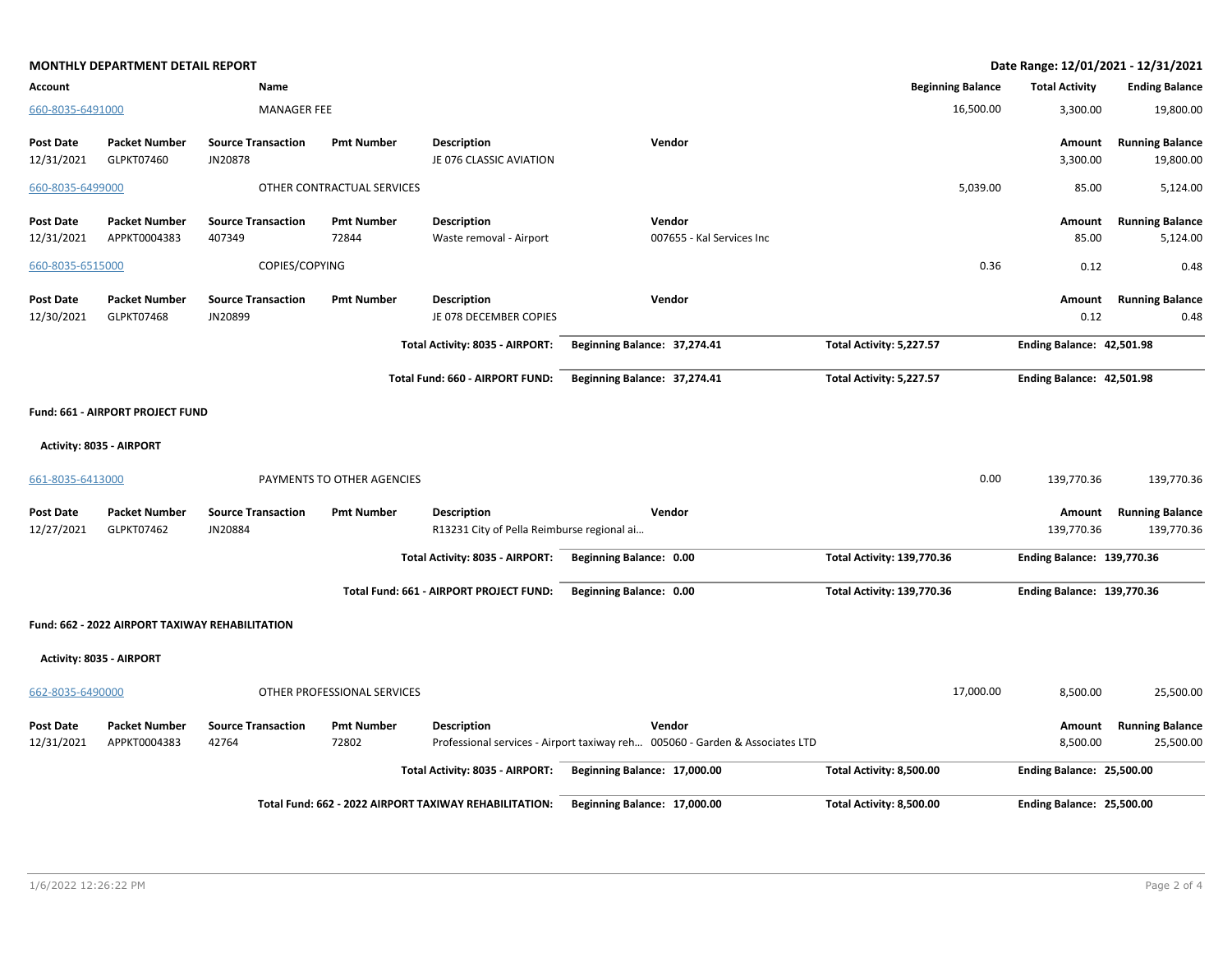| <b>MONTHLY DEPARTMENT DETAIL REPORT</b>  |                           |                                         |                    |        |                          |                       | Date Range: 12/01/2021 - 12/31/2021 |
|------------------------------------------|---------------------------|-----------------------------------------|--------------------|--------|--------------------------|-----------------------|-------------------------------------|
| Account                                  | Name                      |                                         |                    |        | <b>Beginning Balance</b> | <b>Total Activity</b> | <b>Ending Balance</b>               |
| 662-8035-6490000                         |                           | OTHER PROFESSIONAL SERVICES - Continued |                    |        | 17,000.00                |                       | 25,500.00                           |
| <b>Packet Number</b><br><b>Post Date</b> | <b>Source Transaction</b> | <b>Pmt Number</b>                       | <b>Description</b> | Vendor |                          | Amount                | <b>Running Balance</b>              |

**Grand Totals: Beginning Balance: 54,274.41 Total Activity: 153,497.93 Ending Balance: 207,772.34**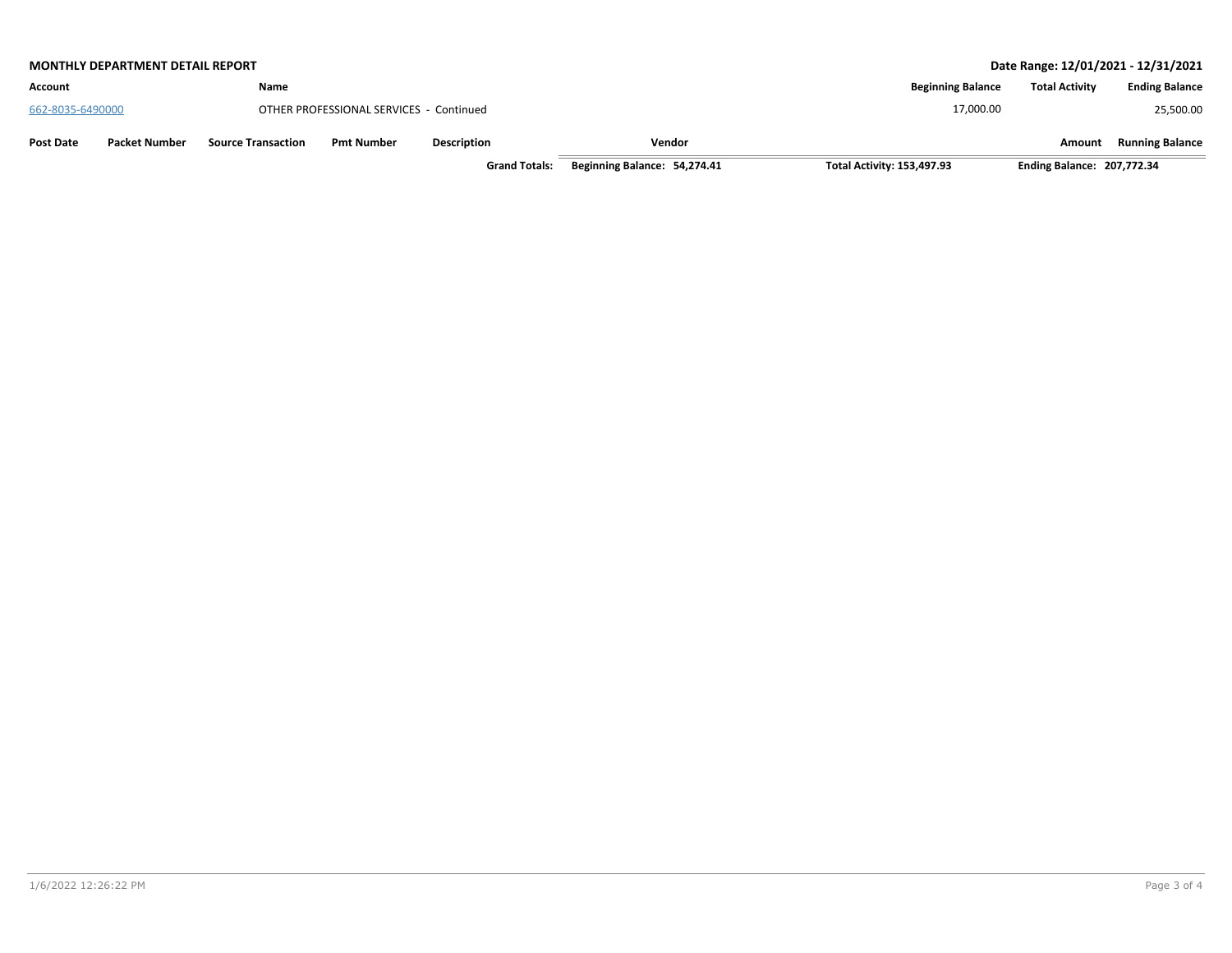| Fund                                    | <b>Beginning Balance</b> | <b>Total Activity</b> | <b>Ending Balance</b> |
|-----------------------------------------|--------------------------|-----------------------|-----------------------|
| 660 - AIRPORT FUND                      | 37.274.41                | 5,227.57              | 42,501.98             |
| 661 - AIRPORT PROJECT FUND              | 0.00                     | 139,770.36            | 139,770.36            |
| 662 - 2022 AIRPORT TAXIWAY REHABILITATI | 17,000.00                | 8,500.00              | 25,500.00             |
| <b>Grand Total:</b>                     | 54.274.41                | 153.497.93            | 207,772.34            |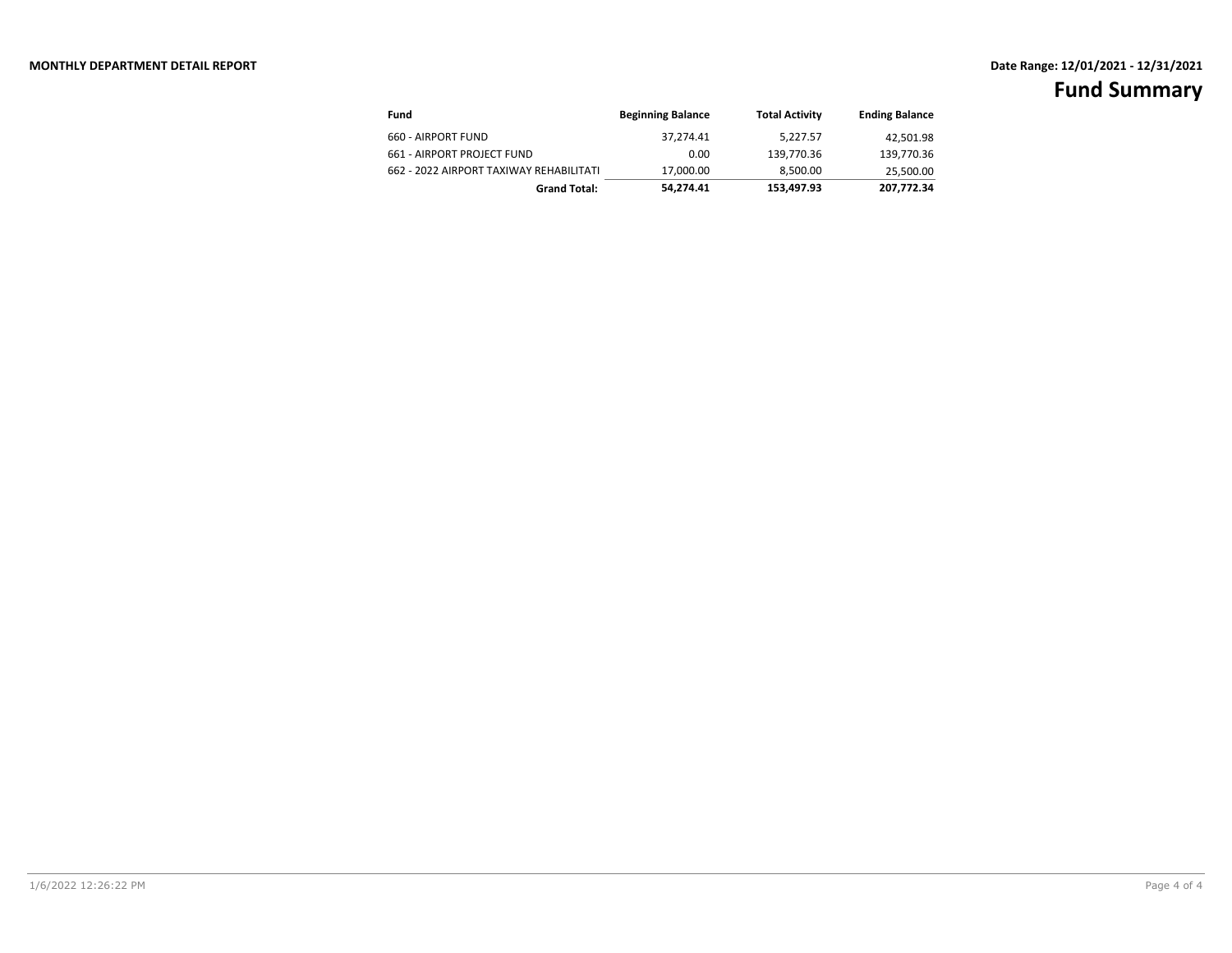

## **DEPARTMENT EXPENSE REPORT**

### Account Summary

For Fiscal: 2021-2022 Period Ending: 12/31/2021

|                                             |                                                            | Original<br><b>Total Budget</b> | Current<br><b>Total Budget</b> | Period<br><b>Activity</b> | <b>Fiscal</b><br><b>Activity</b> | <b>Encumbrances</b> | Variance<br>Favorable<br>(Unfavorable) | Percent<br><b>Used</b> |
|---------------------------------------------|------------------------------------------------------------|---------------------------------|--------------------------------|---------------------------|----------------------------------|---------------------|----------------------------------------|------------------------|
| <b>Fund: 660 - AIRPORT FUND</b>             |                                                            |                                 |                                |                           |                                  |                     |                                        |                        |
| <b>ObjectCat: 62 - STAFF DEVELOPMENT</b>    |                                                            |                                 |                                |                           |                                  |                     |                                        |                        |
| 660-8035-6210000                            | <b>ASSOCIATION DUES</b>                                    | 0.00                            | 0.00                           | 0.00                      | 0.00                             | 0.00                | 0.00                                   | 0.00%                  |
|                                             | ObjectCat: 62 - STAFF DEVELOPMENT Total:                   | 0.00                            | 0.00                           | 0.00                      | 0.00                             | 0.00                | 0.00                                   | 0.00%                  |
|                                             | <b>ObjectCat: 63 - REPAIR, MAINTENANCE &amp; UTILITIES</b> |                                 |                                |                           |                                  |                     |                                        |                        |
| 660-8035-6310000                            | <b>BUILDING MAINTENANCE &amp; REPAIR</b>                   | 30,000.00                       | 30,000.00                      | 150.00                    | 2,472.81                         | 0.00                | 27,527.19                              | 8.24 %                 |
| 660-8035-6320000                            | <b>GROUNDS MAINTENANCE &amp; REPAIR</b>                    | 20,000.00                       | 20,000.00                      | 701.81                    | 8,442.26                         | 0.00                | 11,557.74                              | 42.21%                 |
| 660-8035-6331000                            | <b>VEHICLE OPERATIONS</b>                                  | 2,500.00                        | 2,500.00                       | 0.00                      | 952.67                           | 0.00                | 1,547.33                               | 38.11%                 |
| 660-8035-6332000                            | <b>VEHICLE REPAIR</b>                                      | 2,500.00                        | 2,500.00                       | 0.00                      | 251.80                           | 0.00                | 2,248.20                               | 10.07%                 |
| 660-8035-6371000                            | <b>ELECTRIC/GAS EXPENSE</b>                                | 15,000.00                       | 15,000.00                      | 614.27                    | 5,184.16                         | 0.00                | 9,815.84                               | 34.56%                 |
| 660-8035-6373000                            | TELECOMMUNICATIONS EXPENSE                                 | 2,500.00                        | 2,500.00                       | 148.27                    | 1,040.97                         | 0.00                | 1,459.03                               | 41.64%                 |
| 660-8035-6374000                            | <b>WATER/SEWER EXPENSE</b>                                 | 900.00                          | 900.00                         | 33.10                     | 242.30                           | 0.00                | 657.70                                 | 26.92%                 |
|                                             | ObjectCat: 63 - REPAIR, MAINTENANCE & UTILITIES Total:     | 73,400.00                       | 73,400.00                      | 1,647.45                  | 18,586.97                        | 0.00                | 54,813.03                              | 25.32%                 |
| <b>ObjectCat: 64 - CONTRACTUAL SERVICES</b> |                                                            |                                 |                                |                           |                                  |                     |                                        |                        |
| 660-8035-6402000                            | <b>ADVERTISING EXPENSE</b>                                 | 100.00                          | 100.00                         | 0.00                      | 11.48                            | 0.00                | 88.52                                  | 11.48%                 |
| 660-8035-6405000                            | <b>COURT &amp; RECORDING FEES EXPENSE</b>                  | 0.00                            | 0.00                           | 0.00                      | 0.00                             | 0.00                | 0.00                                   | 0.00%                  |
| 660-8035-6408000                            | <b>INSURANCE EXPENSE</b>                                   | 12,953.00                       | 12,953.00                      | 0.00                      | 13,883.00                        | 0.00                | $-930.00$                              | 107.18%                |
| 660-8035-6413000                            | PAYMENTS TO OTHER AGENCIES                                 | 195.00                          | 195.00                         | 195.00                    | 195.00                           | 0.00                | 0.00                                   | 100.00%                |
| 660-8035-6490000                            | OTHER PROFESSIONAL SERVICES                                | 500.00                          | 500.00                         | 0.00                      | 0.00                             | 0.00                | 500.00                                 | 0.00%                  |
| 660-8035-6491000                            | <b>MANAGER FEE</b>                                         | 39,600.00                       | 39,600.00                      | 3,300.00                  | 19,800.00                        | 0.00                | 19,800.00                              | 50.00 %                |
| 660-8035-6499000                            | OTHER CONTRACTUAL SERVICES                                 | 1,500.00                        | 1,500.00                       | 85.00                     | 5,124.00                         | 0.00                | $-3,624.00$                            | 341.60%                |
|                                             | <b>ObjectCat: 64 - CONTRACTUAL SERVICES Total:</b>         | 54,848.00                       | 54,848.00                      | 3,580.00                  | 39,013.48                        | 0.00                | 15,834.52                              | 71.13%                 |
| <b>ObjectCat: 65 - COMMODITIES</b>          |                                                            |                                 |                                |                           |                                  |                     |                                        |                        |
| 660-8035-6507000                            | <b>OPERATING SUPPLIES</b>                                  | 500.00                          | 500.00                         | 0.00                      | 652.71                           | 0.00                | $-152.71$                              | 130.54 %               |
| 660-8035-6508000                            | POSTAGE/SHIPPING                                           | 25.00                           | 25.00                          | 0.00                      | 4.08                             | 0.00                | 20.92                                  | 16.32%                 |
| 660-8035-6515000                            | COPIES/COPYING                                             | 20.00                           | 20.00                          | 0.12                      | 0.48                             | 0.00                | 19.52                                  | 2.40 %                 |
|                                             | <b>ObjectCat: 65 - COMMODITIES Total:</b>                  | 545.00                          | 545.00                         | 0.12                      | 657.27                           | 0.00                | $-112.27$                              | 120.60%                |
| <b>ObjectCat: 67 - CAPITAL OUTLAY</b>       |                                                            |                                 |                                |                           |                                  |                     |                                        |                        |
| 660-8035-6710000                            | <b>VEHICLES</b>                                            | 35,000.00                       | 35,000.00                      | 0.00                      | 0.00                             | 0.00                | 35,000.00                              | 0.00%                  |
| 660-8035-6727000                            | OTHER CAPITAL EQUIPMENT                                    | 20,000.00                       | 20,000.00                      | 0.00                      | 14,500.00                        | 0.00                | 5,500.00                               | 72.50%                 |
|                                             | ObjectCat: 67 - CAPITAL OUTLAY Total:                      | 55,000.00                       | 55,000.00                      | 0.00                      | 14,500.00                        | 0.00                | 40,500.00                              | 26.36%                 |
| ObjectCat: 69 - TRANSFERS                   |                                                            |                                 |                                |                           |                                  |                     |                                        |                        |
| 660-8035-6910662                            | <b>TRANSFER OUT</b>                                        | 0.00                            | 0.00                           | 0.00                      | 0.00                             | 0.00                | 0.00                                   | 0.00%                  |
| 660-8035-6910663                            | <b>TRANSFER OUT</b>                                        | 0.00                            | 0.00                           | 0.00                      | 0.00                             | 0.00                | 0.00                                   | 0.00%                  |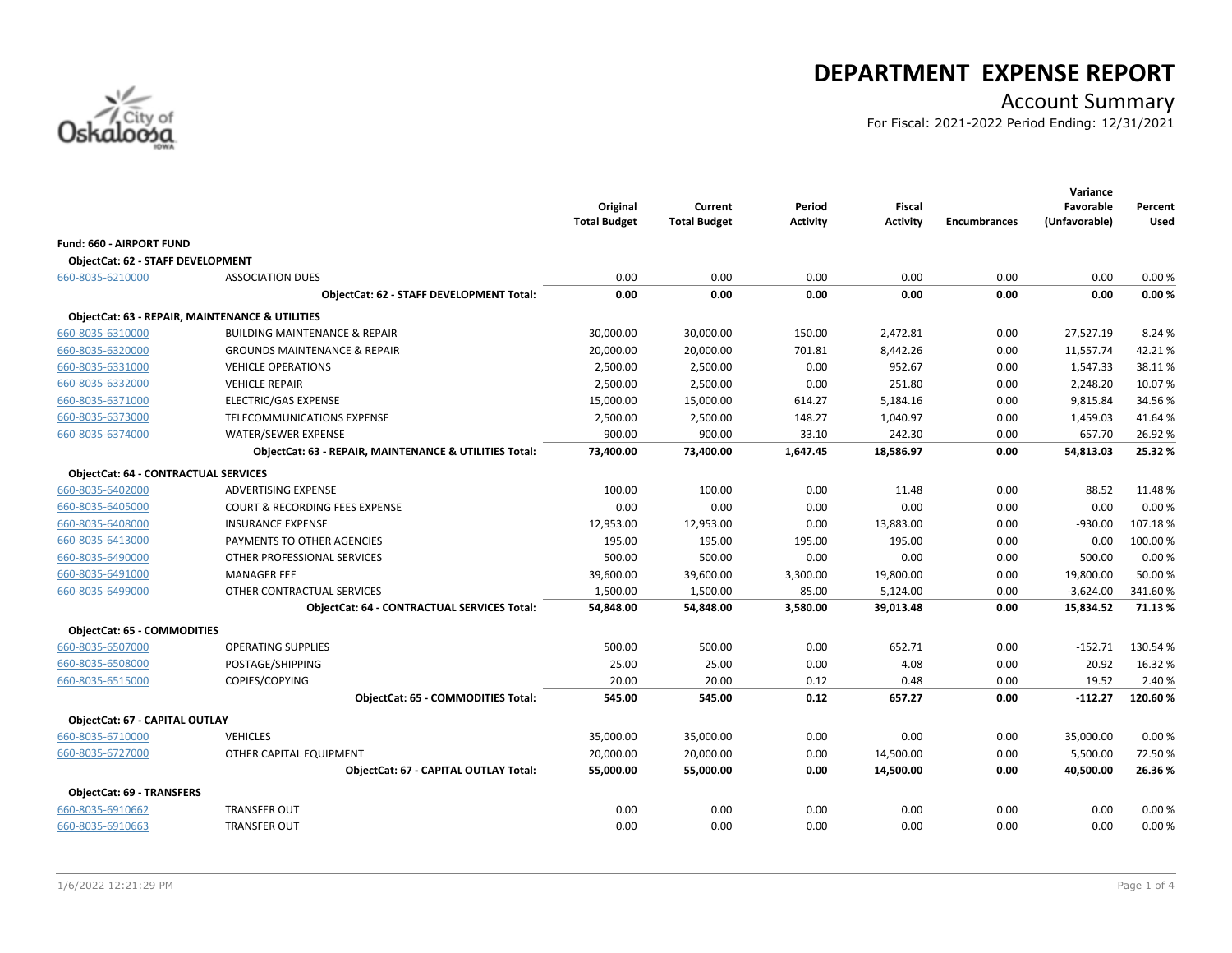#### **DEPARTMENT EXPENSE REPORT For Fiscal: 2021-2022 Period Ending: 12/31/2021**

|                                                 |                                                         | Original<br><b>Total Budget</b> | Current<br><b>Total Budget</b> | Period<br><b>Activity</b> | <b>Fiscal</b><br><b>Activity</b> | <b>Encumbrances</b> | Variance<br>Favorable<br>(Unfavorable) | Percent<br>Used |
|-------------------------------------------------|---------------------------------------------------------|---------------------------------|--------------------------------|---------------------------|----------------------------------|---------------------|----------------------------------------|-----------------|
| 660-8035-6910664                                | <b>TRANSFER OUT</b>                                     | 0.00                            | 0.00                           | 0.00                      | 0.00                             | 0.00                | 0.00                                   | 0.00%           |
|                                                 | <b>ObjectCat: 69 - TRANSFERS Total:</b>                 | 0.00                            | 0.00                           | 0.00                      | 0.00                             | 0.00                | 0.00                                   | 0.00%           |
|                                                 | Fund: 660 - AIRPORT FUND Total:                         | 183,793.00                      | 183,793.00                     | 5,227.57                  | 72,757.72                        | 0.00                | 111,035.28                             | 39.59%          |
| Fund: 661 - AIRPORT PROJECT FUND                |                                                         |                                 |                                |                           |                                  |                     |                                        |                 |
| <b>ObjectCat: 64 - CONTRACTUAL SERVICES</b>     |                                                         |                                 |                                |                           |                                  |                     |                                        |                 |
| 661-8035-6413000                                | PAYMENTS TO OTHER AGENCIES                              | 250,000.00                      | 250,000.00                     | 139,770.36                | 139,770.36                       | 0.00                | 110,229.64                             | 55.91%          |
|                                                 | <b>ObjectCat: 64 - CONTRACTUAL SERVICES Total:</b>      | 250,000.00                      | 250,000.00                     | 139,770.36                | 139,770.36                       | 0.00                | 110,229.64                             | 55.91%          |
| ObjectCat: 67 - CAPITAL OUTLAY                  |                                                         |                                 |                                |                           |                                  |                     |                                        |                 |
| 661-8035-6730000                                | LAND                                                    | 1,300,000.00                    | 1,300,000.00                   | 0.00                      | 0.00                             | 0.00                | 1,300,000.00                           | 0.00%           |
|                                                 | ObjectCat: 67 - CAPITAL OUTLAY Total:                   | 1,300,000.00                    | 1,300,000.00                   | 0.00                      | 0.00                             | 0.00                | 1,300,000.00                           | 0.00%           |
| <b>ObjectCat: 69 - TRANSFERS</b>                |                                                         |                                 |                                |                           |                                  |                     |                                        |                 |
| 661-8035-6910001                                | <b>TRANSFER OUT</b>                                     | 0.00                            | 0.00                           | 0.00                      | 0.00                             | 0.00                | 0.00                                   | 0.00%           |
|                                                 | ObjectCat: 69 - TRANSFERS Total:                        | 0.00                            | 0.00                           | 0.00                      | 0.00                             | 0.00                | 0.00                                   | 0.00%           |
|                                                 | Fund: 661 - AIRPORT PROJECT FUND Total:                 | 1,550,000.00                    | 1,550,000.00                   | 139,770.36                | 139,770.36                       | 0.00                | 1,410,229.64                           | 9.02%           |
| Fund: 662 - 2022 AIRPORT TAXIWAY REHABILITATION |                                                         |                                 |                                |                           |                                  |                     |                                        |                 |
| <b>ObjectCat: 64 - CONTRACTUAL SERVICES</b>     |                                                         |                                 |                                |                           |                                  |                     |                                        |                 |
| 662-8035-6402000                                | ADVERTISING EXPENSE                                     | 0.00                            | 0.00                           | 0.00                      | 0.00                             | 0.00                | 0.00                                   | 0.00%           |
| 662-8035-6490000                                | OTHER PROFESSIONAL SERVICES                             | 0.00                            | 0.00                           | 8,500.00                  | 25,500.00                        | 0.00                | $-25,500.00$                           | 0.00%           |
|                                                 | <b>ObjectCat: 64 - CONTRACTUAL SERVICES Total:</b>      | 0.00                            | 0.00                           | 8,500.00                  | 25,500.00                        | 0.00                | $-25,500.00$                           | 0.00%           |
| <b>ObjectCat: 67 - CAPITAL OUTLAY</b>           |                                                         |                                 |                                |                           |                                  |                     |                                        |                 |
| 662-8035-6792000                                | <b>STREET - PRESERVATION</b>                            | 0.00                            | 0.00                           | 0.00                      | 0.00                             | 0.00                | 0.00                                   | 0.00%           |
|                                                 | ObjectCat: 67 - CAPITAL OUTLAY Total:                   | 0.00                            | 0.00                           | 0.00                      | 0.00                             | 0.00                | 0.00                                   | 0.00%           |
| <b>ObjectCat: 69 - TRANSFERS</b>                |                                                         |                                 |                                |                           |                                  |                     |                                        |                 |
| 662-8035-6910660                                | <b>TRANSFER OUT</b>                                     | 0.00                            | 0.00                           | 0.00                      | 0.00                             | 0.00                | 0.00                                   | 0.00%           |
|                                                 | <b>ObjectCat: 69 - TRANSFERS Total:</b>                 | 0.00                            | 0.00                           | 0.00                      | 0.00                             | 0.00                | 0.00                                   | 0.00%           |
|                                                 | Fund: 662 - 2022 AIRPORT TAXIWAY REHABILITATION Total:  | 0.00                            | 0.00                           | 8,500.00                  | 25,500.00                        | 0.00                | $-25,500.00$                           | 0.00%           |
|                                                 | Fund: 663 - AIRPORT 2019 PAVEMENT REHABILITATION        |                                 |                                |                           |                                  |                     |                                        |                 |
| <b>ObjectCat: 64 - CONTRACTUAL SERVICES</b>     |                                                         |                                 |                                |                           |                                  |                     |                                        |                 |
| 663-8035-6490000                                | OTHER PROFESSIONAL SERVICES                             | 0.00                            | 0.00                           | 0.00                      | 0.00                             | 0.00                | 0.00                                   | 0.00%           |
|                                                 | <b>ObjectCat: 64 - CONTRACTUAL SERVICES Total:</b>      | 0.00                            | 0.00                           | 0.00                      | 0.00                             | 0.00                | 0.00                                   | 0.00%           |
| ObjectCat: 67 - CAPITAL OUTLAY                  |                                                         |                                 |                                |                           |                                  |                     |                                        |                 |
| 663-8035-6792000                                | <b>STREET - PRESERVATION</b>                            | 0.00                            | 0.00                           | 0.00                      | 0.00                             | 0.00                | 0.00                                   | 0.00%           |
|                                                 | ObjectCat: 67 - CAPITAL OUTLAY Total:                   | 0.00                            | 0.00                           | 0.00                      | 0.00                             | 0.00                | 0.00                                   | 0.00%           |
| <b>ObjectCat: 69 - TRANSFERS</b>                |                                                         |                                 |                                |                           |                                  |                     |                                        |                 |
| 663-8035-6910660                                | <b>TRANSFER OUT</b>                                     | 0.00                            | 0.00                           | 0.00                      | 0.00                             | 0.00                | 0.00                                   | 0.00%           |
|                                                 | <b>ObjectCat: 69 - TRANSFERS Total:</b>                 | 0.00                            | 0.00                           | 0.00                      | 0.00                             | 0.00                | 0.00                                   | 0.00%           |
|                                                 | Fund: 663 - AIRPORT 2019 PAVEMENT REHABILITATION Total: | 0.00                            | 0.00                           | 0.00                      | 0.00                             | 0.00                | 0.00                                   | 0.00%           |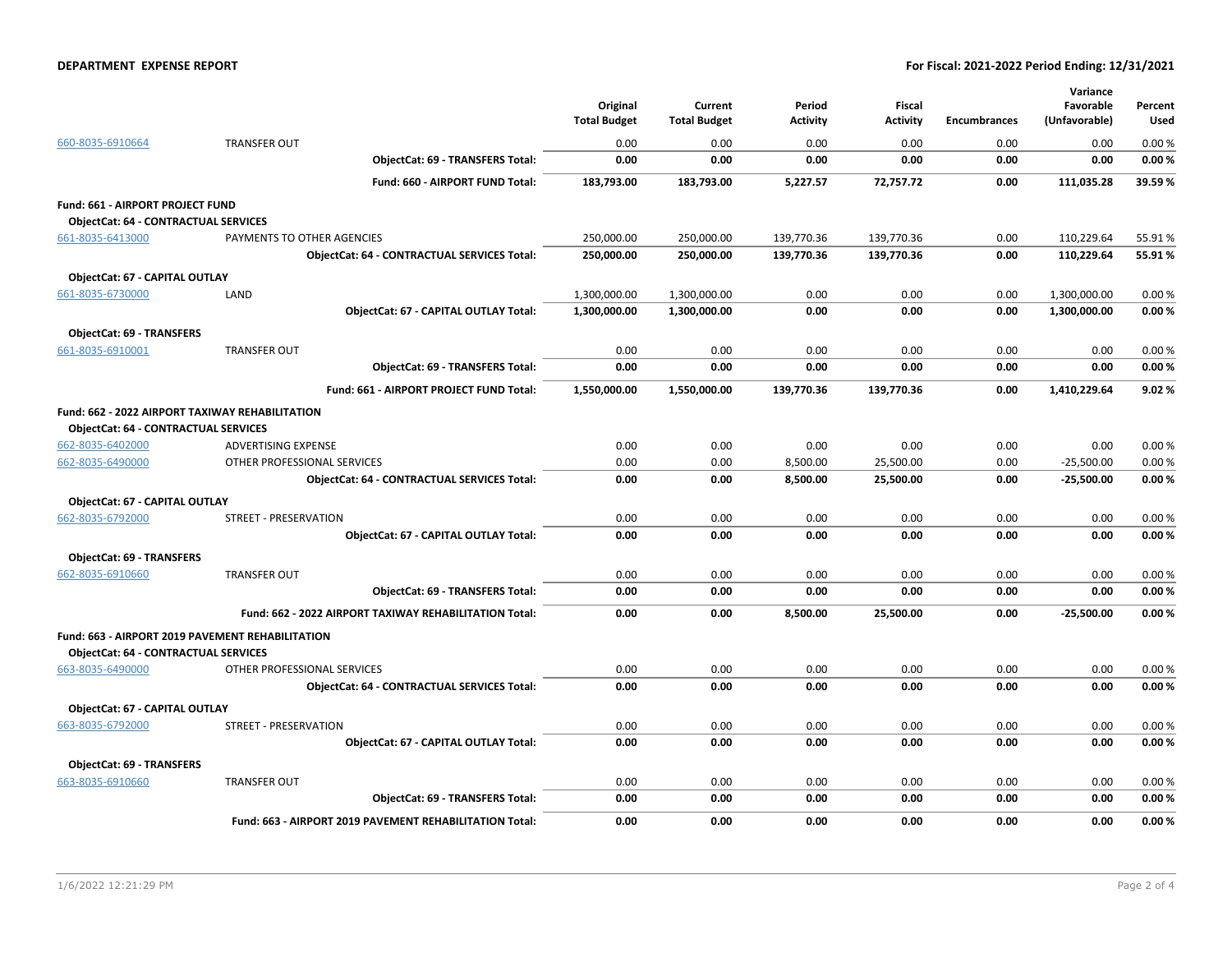|                                                   |                                                          | Original<br><b>Total Budget</b> | Current<br><b>Total Budget</b> | Period<br><b>Activity</b> | <b>Fiscal</b><br><b>Activity</b> | Encumbrances | Variance<br>Favorable<br>(Unfavorable) | Percent<br>Used |
|---------------------------------------------------|----------------------------------------------------------|---------------------------------|--------------------------------|---------------------------|----------------------------------|--------------|----------------------------------------|-----------------|
| <b>Fund: 664 - AIRPORT CULVERT REHABILITATION</b> |                                                          |                                 |                                |                           |                                  |              |                                        |                 |
| <b>ObjectCat: 69 - TRANSFERS</b>                  |                                                          |                                 |                                |                           |                                  |              |                                        |                 |
| 664-8035-6910660                                  | <b>TRANSFER OUT</b>                                      | 0.00                            | 0.00                           | 0.00                      | 0.00                             | 0.00         | 0.00                                   | 0.00%           |
|                                                   | <b>ObjectCat: 69 - TRANSFERS Total:</b>                  | 0.00                            | 0.00                           | 0.00                      | 0.00                             | 0.00         | 0.00                                   | 0.00%           |
|                                                   | <b>Fund: 664 - AIRPORT CULVERT REHABILITATION Total:</b> | 0.00                            | 0.00                           | 0.00                      | 0.00                             | 0.00         | 0.00                                   | 0.00%           |
|                                                   | <b>Report Total:</b>                                     | 1,733,793.00                    | 1,733,793.00                   | 153,497.93                | 238,028.08                       | 0.00         | 1,495,764.92                           | 13.73 %         |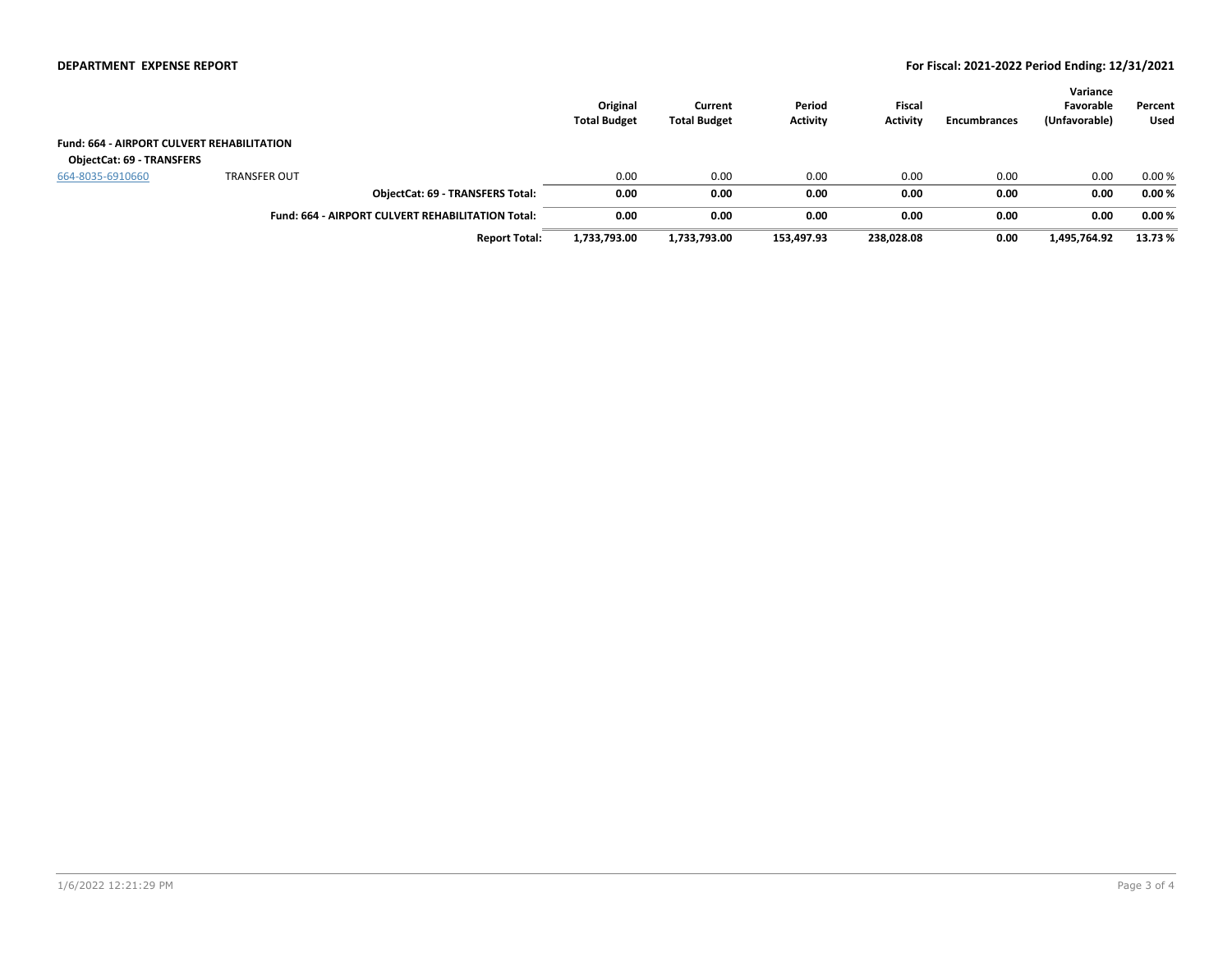|                                 |                                 |                                |                           |                           |                     | Variance                   |                        |
|---------------------------------|---------------------------------|--------------------------------|---------------------------|---------------------------|---------------------|----------------------------|------------------------|
| Fund                            | Original<br><b>Total Budget</b> | Current<br><b>Total Budget</b> | Period<br><b>Activity</b> | Fiscal<br><b>Activity</b> | <b>Encumbrances</b> | Favorable<br>(Unfavorable) | Percent<br><b>Used</b> |
| 660 - AIRPORT FUND              | 183.793.00                      | 183.793.00                     | 5.227.57                  | 72.757.72                 | 0.00                | 111,035.28                 | 39.59 %                |
| 661 - AIRPORT PROJECT FUND      | 1,550,000.00                    | 1,550,000.00                   | 139,770.36                | 139,770.36                | 0.00                | 1,410,229.64               | 9.02%                  |
| 662 - 2022 AIRPORT TAXIWAY REH. | 0.00                            | 0.00                           | 8.500.00                  | 25.500.00                 | 0.00                | $-25.500.00$               | 0.00%                  |
| 663 - AIRPORT 2019 PAVEMENT RE  | 0.00                            | 0.00                           | 0.00                      | 0.00                      | 0.00                | 0.00                       | 0.00%                  |
| 664 - AIRPORT CULVERT REHABILIT | 0.00                            | 0.00                           | 0.00                      | 0.00                      | 0.00                | 0.00                       | 0.00%                  |
| <b>Report Total:</b>            | 1.733.793.00                    | 1.733.793.00                   | 153.497.93                | 238.028.08                | 0.00                | 1.495.764.92               | 13.73 %                |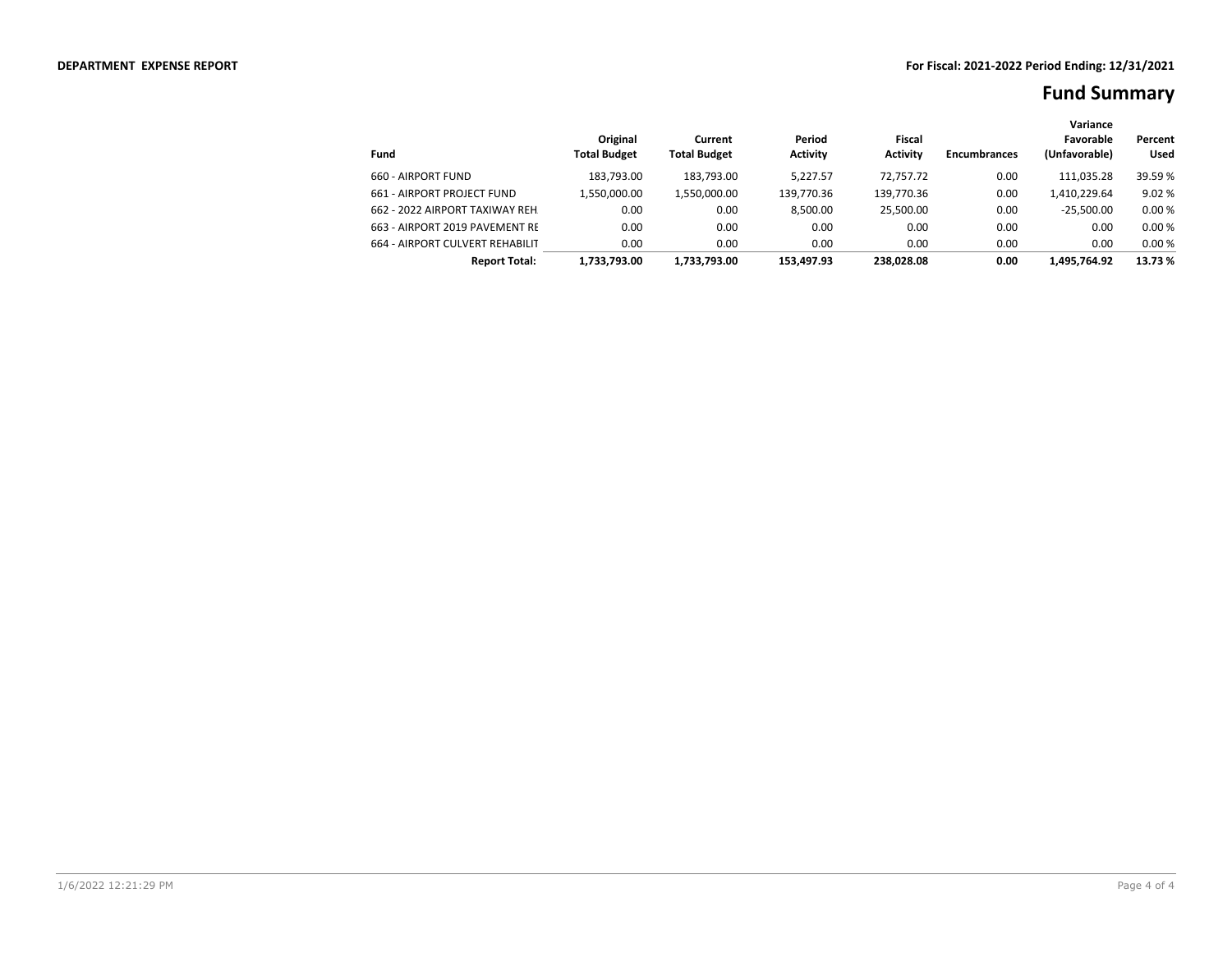# Account Detail

Date Range: 12/01/2021 - 12/31/2021

| Account            |                          | Name                      |                   |                                            |                            | <b>Beginning Balance</b>  | <b>Total Activity</b>            | <b>Ending Balance</b>  |
|--------------------|--------------------------|---------------------------|-------------------|--------------------------------------------|----------------------------|---------------------------|----------------------------------|------------------------|
|                    | Fund: 660 - AIRPORT FUND |                           |                   |                                            |                            |                           |                                  |                        |
|                    | Activity: 8035 - AIRPORT |                           |                   |                                            |                            |                           |                                  |                        |
| 660-8035-1-4750000 |                          | <b>MERCHANDISE SALES</b>  |                   |                                            |                            | $-430.67$                 | $-1,958.90$                      | $-2,389.57$            |
| Post Date          | <b>Packet Number</b>     | <b>Source Transaction</b> | <b>Pmt Number</b> | Description                                | Vendor                     | <b>Project Account</b>    | Amount                           | <b>Running Balance</b> |
| 12/07/2021         | GLPKT07437               | JN20831                   |                   | R13212 Overbergen Farms Purchase hay -     |                            |                           | $-1,940.00$                      | $-2,370.67$            |
| 12/20/2021         | GLPKT07458               | JN20872                   |                   | R13225 Classic Aviation Airport fuel sales |                            |                           | $-18.90$                         | $-2,389.57$            |
| 660-8035-4-4300000 |                          | <b>INTEREST</b>           |                   |                                            |                            | $-257.21$                 | $-62.24$                         | $-319.45$              |
| Post Date          | <b>Packet Number</b>     | <b>Source Transaction</b> | <b>Pmt Number</b> | Description                                | Vendor                     | <b>Project Account</b>    | Amount                           | <b>Running Balance</b> |
| 12/31/2021         | <b>GLPKT07475</b>        | JN20905                   |                   | JE 079 MWO SAVINGS INTEREST                |                            |                           | $-61.22$                         | $-318.43$              |
| 12/31/2021         | GLPKT07475               | JN20907                   |                   | JE 082 IPAIT INTEREST                      |                            |                           | $-1.02$                          | $-319.45$              |
| 660-8035-4-4312000 |                          | <b>FACILITY RENT</b>      |                   |                                            |                            | $-5.00$                   | $-1.00$                          | $-6.00$                |
| Post Date          | <b>Packet Number</b>     | <b>Source Transaction</b> | <b>Pmt Number</b> | Description                                | Vendor                     | <b>Project Account</b>    | Amount                           | <b>Running Balance</b> |
| 12/31/2021         | GLPKT07460               | JN20878                   |                   | JE 076 CLASSIC AVIATION                    |                            |                           | $-1.00$                          | $-6.00$                |
|                    |                          |                           |                   | Total Activity: 8035 - AIRPORT:            | Beginning Balance: -692.88 | Total Activity: -2,022.14 | Ending Balance: -2,715.02        |                        |
|                    |                          |                           |                   | Total Fund: 660 - AIRPORT FUND:            | Beginning Balance: -692.88 | Total Activity: -2,022.14 | <b>Ending Balance: -2,715.02</b> |                        |



**REVENUE DETAIL REPORT**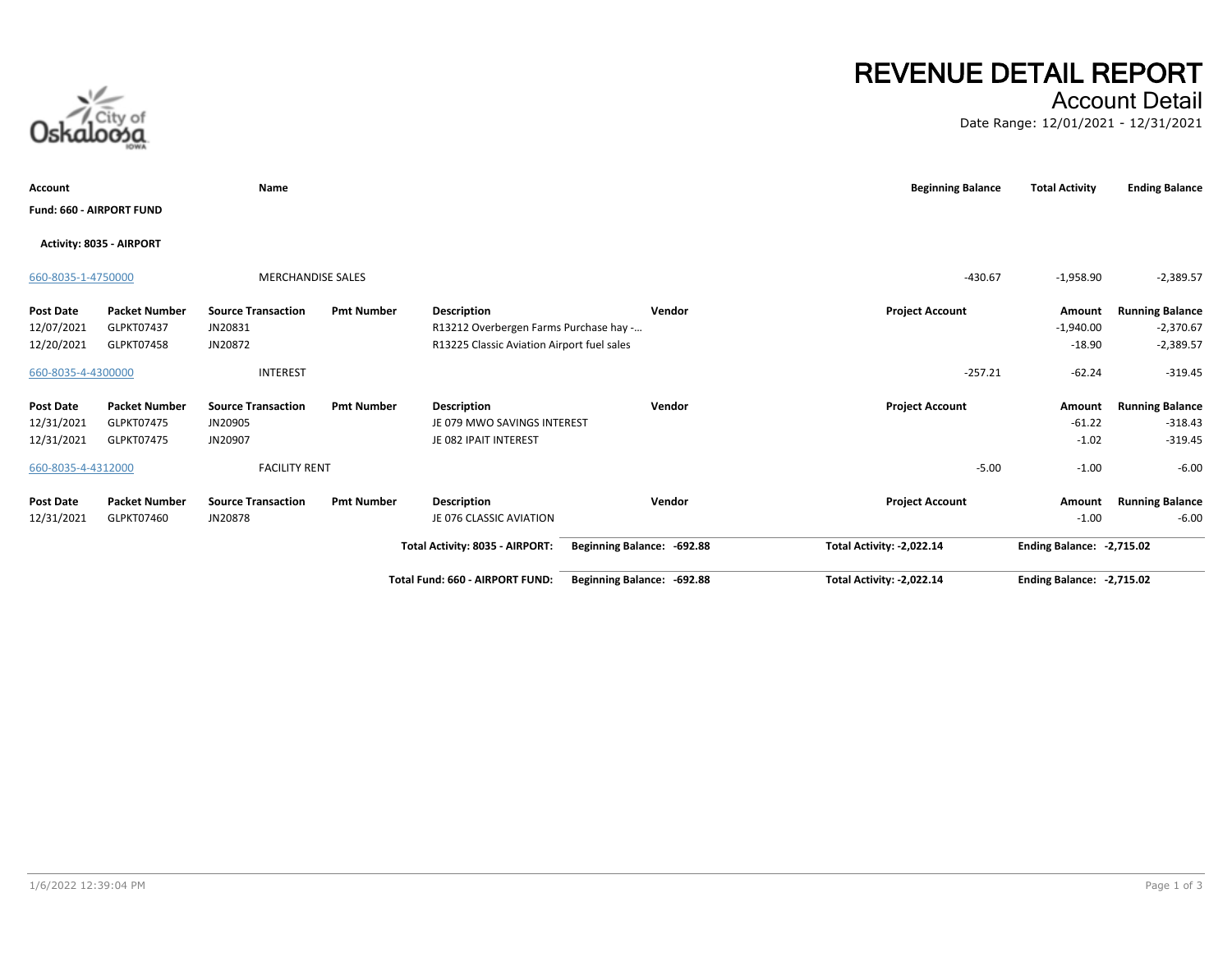|                    | <b>REVENUE DETAIL REPORT</b>     |                           |                   |                                            |                              |                               | Date Range: 12/01/2021 - 12/31/2021 |                        |
|--------------------|----------------------------------|---------------------------|-------------------|--------------------------------------------|------------------------------|-------------------------------|-------------------------------------|------------------------|
| Account            |                                  | Name                      |                   |                                            |                              | <b>Beginning Balance</b>      | <b>Total Activity</b>               | <b>Ending Balance</b>  |
|                    | Fund: 661 - AIRPORT PROJECT FUND |                           |                   |                                            |                              |                               |                                     |                        |
|                    | Activity: 8035 - AIRPORT         |                           |                   |                                            |                              |                               |                                     |                        |
| 661-8035-2-4710000 |                                  | <b>REIMBURSEMENTS</b>     |                   |                                            |                              | 0.00                          | $-1,364,614.85$                     | $-1,364,614.85$        |
| <b>Post Date</b>   | <b>Packet Number</b>             | <b>Source Transaction</b> | <b>Pmt Number</b> | <b>Description</b>                         | Vendor                       | <b>Project Account</b>        | Amount                              | <b>Running Balance</b> |
| 12/27/2021         | GLPKT07462                       | JN20884                   |                   | R13231 City of Pella Reimburse regional ai |                              |                               | $-1,364,614.85$                     | $-1,364,614.85$        |
| 661-8035-4-4300000 |                                  | <b>INTEREST</b>           |                   |                                            |                              | $-854.69$                     | $-285.05$                           | $-1,139.74$            |
| <b>Post Date</b>   | <b>Packet Number</b>             | <b>Source Transaction</b> | <b>Pmt Number</b> | <b>Description</b>                         | Vendor                       | <b>Project Account</b>        | Amount                              | <b>Running Balance</b> |
| 12/31/2021         | GLPKT07475                       | JN20905                   |                   | JE 079 MWO SAVINGS INTEREST                |                              |                               | $-282.02$                           | $-1,136.71$            |
| 12/31/2021         | GLPKT07475                       | JN20907                   |                   | JE 082 IPAIT INTEREST                      |                              |                               | $-3.03$                             | $-1,139.74$            |
| 661-8035-4-4315000 |                                  | <b>LAND RENT</b>          |                   |                                            |                              | 0.00                          | $-16,724.00$                        | $-16,724.00$           |
| <b>Post Date</b>   | <b>Packet Number</b>             | <b>Source Transaction</b> | <b>Pmt Number</b> | <b>Description</b>                         | Vendor                       | <b>Project Account</b>        | Amount                              | <b>Running Balance</b> |
| 12/27/2021         | GLPKT07462                       | JN20884                   |                   | R13231 City of Pella Reimburse regional ai |                              |                               | $-16,724.00$                        | $-16,724.00$           |
|                    |                                  |                           |                   | Total Activity: 8035 - AIRPORT:            | Beginning Balance: - 854.69  | Total Activity: -1,381,623.90 | Ending Balance: -1.382.478.59       |                        |
|                    |                                  |                           |                   | Total Fund: 661 - AIRPORT PROJECT FUND:    | Beginning Balance: - 854.69  | Total Activity: -1,381,623.90 | Ending Balance: -1,382,478.59       |                        |
|                    |                                  |                           |                   | <b>Grand Totals:</b>                       | Beginning Balance: -1,547.57 | Total Activity: -1,383,646.04 | Ending Balance: -1,385,193.61       |                        |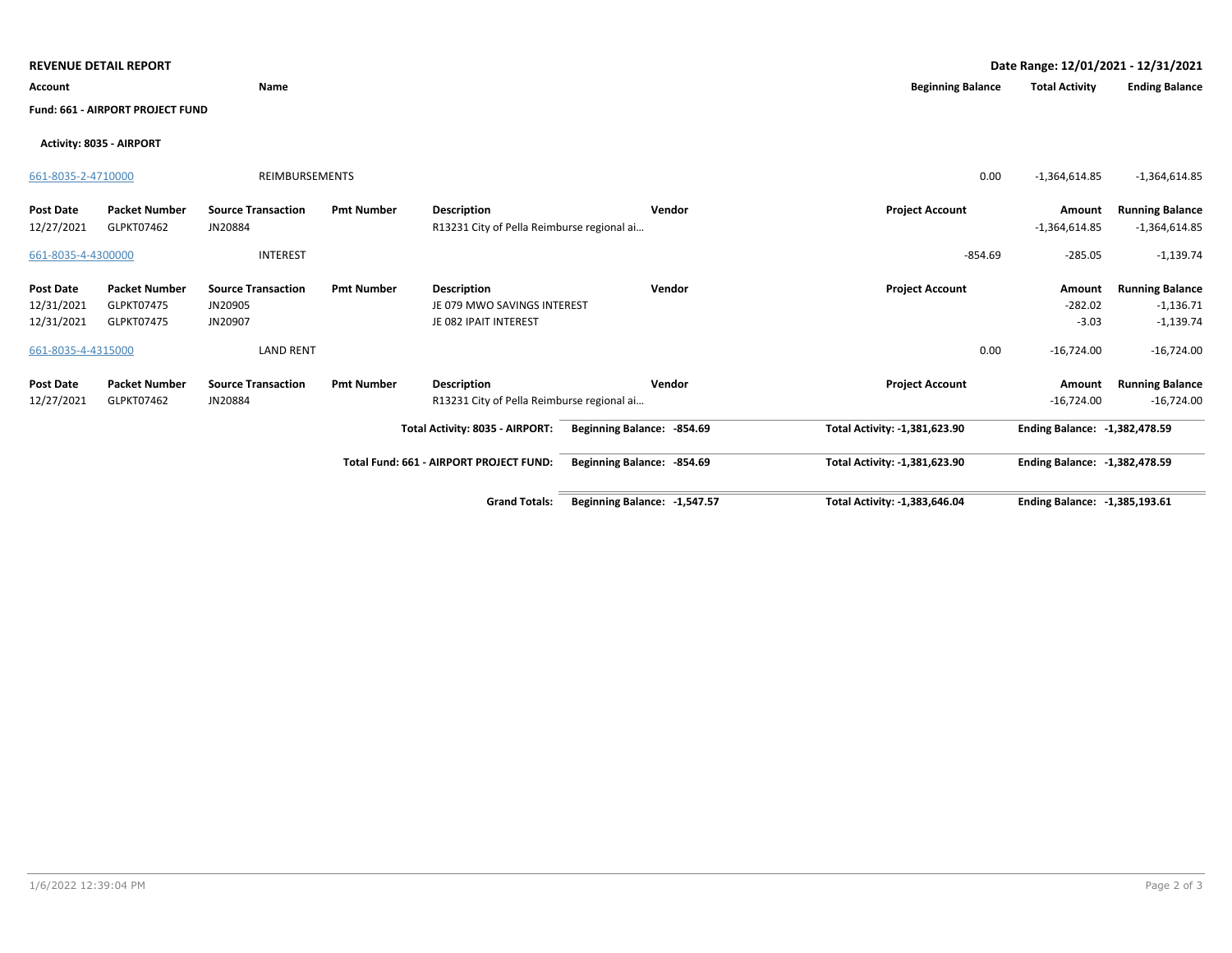### **REVENUE DETAIL REPORT Date Range: 12/01/2021 - 12/31/2021**

| Fund                       | <b>Beginning Balance</b> | <b>Total Activity</b> | <b>Ending Balance</b> |
|----------------------------|--------------------------|-----------------------|-----------------------|
| 660 - AIRPORT FUND         | $-692.88$                | $-2.022.14$           | -2,715.02             |
| 661 - AIRPORT PROJECT FUND | -854.69                  | $-1.381.623.90$       | -1,382,478.59         |
| <b>Grand Total:</b>        | -1.547.57                | -1,383,646.04         | $-1,385,193.61$       |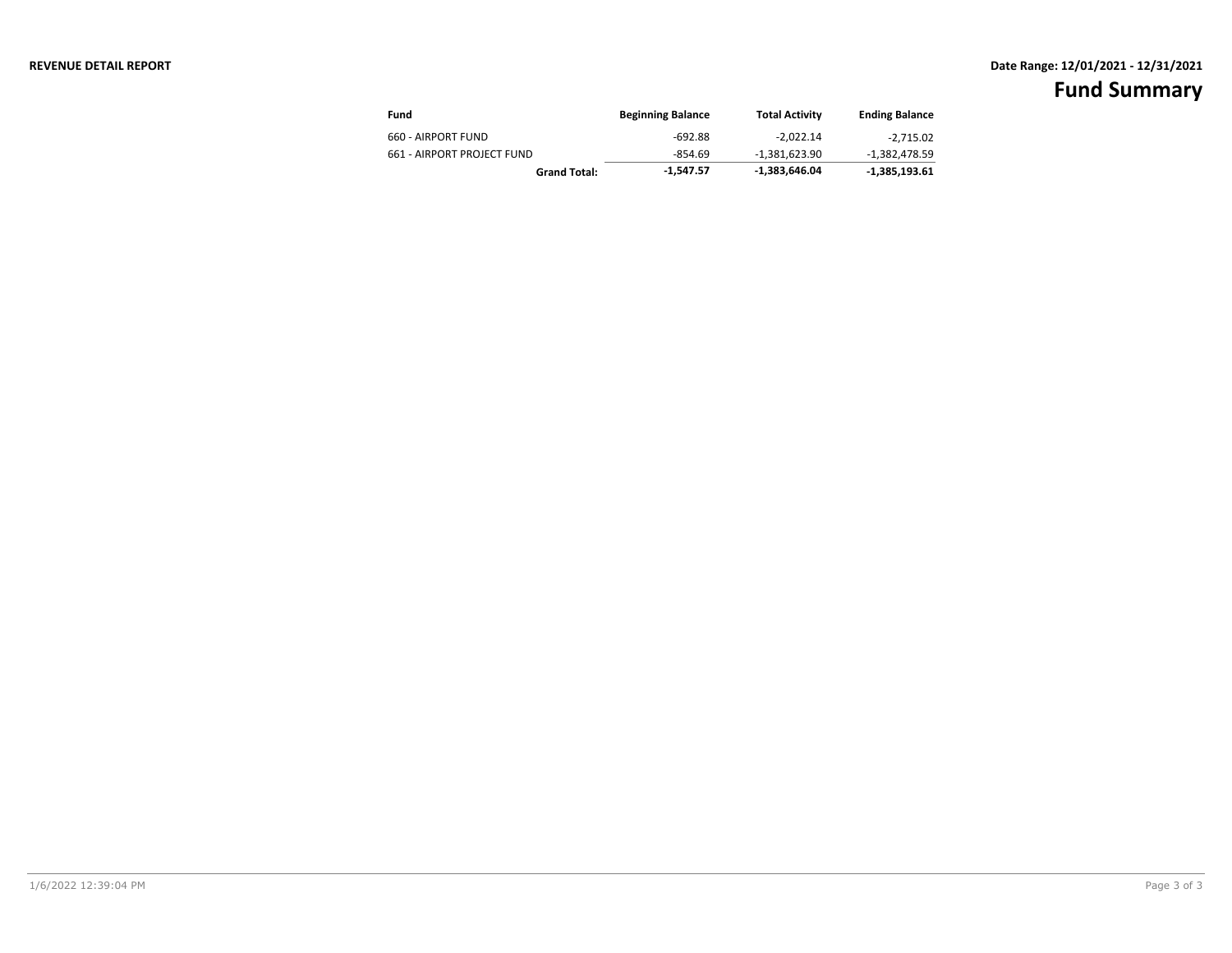

## **DEPARTMENT REVENUE REPORT**

### Account Summary

For Fiscal: 2021-2022 Period Ending: 12/31/2021

|                                         |                                                                                | Original            | Current             | Period          | <b>Fiscal</b>   | Variance<br>Favorable | Percent              |
|-----------------------------------------|--------------------------------------------------------------------------------|---------------------|---------------------|-----------------|-----------------|-----------------------|----------------------|
|                                         |                                                                                | <b>Total Budget</b> | <b>Total Budget</b> | <b>Activity</b> | <b>Activity</b> | (Unfavorable)         | Used                 |
| Fund: 660 - AIRPORT FUND                |                                                                                |                     |                     |                 |                 |                       |                      |
| Activity: 8035 - AIRPORT                |                                                                                |                     |                     |                 |                 |                       |                      |
|                                         | ObjectCat: 43 - USE OF MONEY & PROPERTY                                        |                     |                     |                 |                 |                       |                      |
| 660-8035-4-4300000                      | <b>INTEREST</b>                                                                | 500.00              | 500.00              | 62.24           | 319.45          | $-180.55$             | 63.89%               |
| 660-8035-4-4312000                      | <b>FACILITY RENT</b>                                                           | 12.00               | 12.00               | 1.00            | 6.00            | $-6.00$               | 50.00%               |
| 660-8035-4-4315000                      | <b>LAND RENT</b>                                                               | 45,600.00           | 45,600.00           | 0.00            | 22,800.00       | $-22,800.00$          | 50.00 %              |
|                                         | ObjectCat: 43 - USE OF MONEY & PROPERTY Total:                                 | 46,112.00           | 46,112.00           | 63.24           | 23,125.45       | $-22,986.55$          | 50.15%               |
|                                         | ObjectCat: 44 - INTERGOVERNMENTAL                                              |                     |                     |                 |                 |                       |                      |
| 660-8035-4-4401000                      | FEDERAL GRANT - CARES ACT                                                      | 0.00                | 0.00                | 0.00            | 0.00            | 0.00                  | 0.00%                |
|                                         | ObjectCat: 44 - INTERGOVERNMENTAL Total:                                       | 0.00                | 0.00                | 0.00            | 0.00            | 0.00                  | 0.00%                |
|                                         |                                                                                |                     |                     |                 |                 |                       |                      |
|                                         | <b>ObjectCat: 45 - CHARGES FOR SERVICES</b>                                    |                     |                     |                 |                 |                       |                      |
| 660-8035-1-4518000                      | MISC CHARGES/FEES FOR SERVICES                                                 | 0.00                | 0.00                | 0.00            | 0.00            | 0.00                  | 0.00%                |
|                                         | <b>ObjectCat: 45 - CHARGES FOR SERVICES Total:</b>                             | 0.00                | 0.00                | 0.00            | 0.00            | 0.00                  | 0.00%                |
|                                         | <b>ObjectCat: 47 - MISCELLANEOUS REVENUES</b>                                  |                     |                     |                 |                 |                       |                      |
| 660-8035-1-4750000                      | <b>MERCHANDISE SALES</b>                                                       | 1,000.00            | 1,000.00            | 1,958.90        | 2,389.57        | 1,389.57              | 238.96%              |
| 660-8035-1-4761000                      | SALE OF EQUIPMENT & MISC                                                       | 0.00                | 0.00                | 0.00            | 0.00            | 0.00                  | 0.00%                |
| 660-8035-2-4710000                      | REIMBURSEMENTS                                                                 | 0.00                | 0.00                | 0.00            | 7,917.07        | 7,917.07              | 0.00%                |
| 660-8035-2-4720000                      | <b>INSURANCE SETTLEMENTS</b>                                                   | 0.00                | 0.00                | 0.00            | 0.00            | 0.00                  | 0.00%                |
|                                         | <b>ObjectCat: 47 - MISCELLANEOUS REVENUES Total:</b>                           | 1,000.00            | 1,000.00            | 1,958.90        | 10,306.64       |                       | 9,306.64 1,030.66 %  |
|                                         | <b>ObjectCat: 48 - OTHER FINANCING SOURCES</b>                                 |                     |                     |                 |                 |                       |                      |
| 660-8035-4-4830663                      | <b>TRANSFER IN</b>                                                             | 0.00                | 0.00                | 0.00            | 0.00            | 0.00                  | 0.00%                |
| 660-8035-4-4830664                      | <b>TRANSFER IN</b>                                                             | 0.00                | 0.00                | 0.00            | 0.00            | 0.00                  | 0.00%                |
|                                         | <b>ObjectCat: 48 - OTHER FINANCING SOURCES Total:</b>                          | 0.00                | 0.00                | 0.00            | 0.00            | 0.00                  | 0.00%                |
|                                         | Activity: 8035 - AIRPORT Total:                                                | 47,112.00           | 47,112.00           | 2,022.14        | 33,432.09       | $-13,679.91$          | 70.96%               |
|                                         | Fund: 660 - AIRPORT FUND Total:                                                | 47,112.00           | 47,112.00           | 2,022.14        | 33,432.09       | -13,679.91            | 70.96%               |
| <b>Fund: 661 - AIRPORT PROJECT FUND</b> |                                                                                |                     |                     |                 |                 |                       |                      |
| Activity: 8035 - AIRPORT                |                                                                                |                     |                     |                 |                 |                       |                      |
|                                         | ObjectCat: 43 - USE OF MONEY & PROPERTY                                        |                     |                     |                 |                 |                       |                      |
| 661-8035-4-4300000                      | <b>INTEREST</b>                                                                | 1,000.00            | 1,000.00            | 285.05          | 1,139.74        | 139.74                | 113.97%              |
| 661-8035-4-4315000                      | <b>LAND RENT</b>                                                               | 0.00                | 0.00                | 16,724.00       | 16,724.00       | 16,724.00             | 0.00%                |
|                                         | ObjectCat: 43 - USE OF MONEY & PROPERTY Total:                                 | 1,000.00            | 1,000.00            | 17,009.05       | 17,863.74       |                       | 16,863.74 1,786.37 % |
|                                         | ObjectCat: 47 - MISCELLANEOUS REVENUES                                         |                     |                     |                 |                 |                       |                      |
| 661-8035-2-4710000                      | REIMBURSEMENTS                                                                 | 1,398,250.00        | 1,398,250.00        | 1,364,614.85    | 1,364,614.85    | $-33,635.15$          | 97.59%               |
|                                         | <b>ObjectCat: 47 - MISCELLANEOUS REVENUES Total:</b>                           | 1,398,250.00        | 1,398,250.00        | 1,364,614.85    | 1,364,614.85    | -33,635.15            | 97.59%               |
|                                         |                                                                                |                     |                     |                 |                 |                       |                      |
|                                         | <b>ObjectCat: 48 - OTHER FINANCING SOURCES</b>                                 |                     |                     |                 |                 |                       |                      |
| 661-8035-4-4800000                      | SALE OF REAL PROPERTY<br><b>ObjectCat: 48 - OTHER FINANCING SOURCES Total:</b> | 0.00                | 0.00                | 0.00            | 0.00            | 0.00                  | 0.00%                |
|                                         |                                                                                | 0.00                | 0.00                | 0.00            | 0.00            | 0.00                  | 0.00%                |
|                                         | Activity: 8035 - AIRPORT Total:                                                | 1,399,250.00        | 1,399,250.00        | 1,381,623.90    | 1,382,478.59    | $-16,771.41$          | 98.80%               |
|                                         | Fund: 661 - AIRPORT PROJECT FUND Total:                                        | 1,399,250.00        | 1,399,250.00        | 1,381,623.90    | 1,382,478.59    | -16,771.41            | 98.80%               |
| Activity: 8035 - AIRPORT                | Fund: 662 - 2022 AIRPORT TAXIWAY REHABILITATION                                |                     |                     |                 |                 |                       |                      |
|                                         | ObjectCat: 44 - INTERGOVERNMENTAL                                              |                     |                     |                 |                 |                       |                      |
| 662-8035-2-4400000                      | <b>FEDERAL GRANTS</b>                                                          | 0.00                | 0.00                | 0.00            | 0.00            | 0.00                  | 0.00%                |
|                                         | ObjectCat: 44 - INTERGOVERNMENTAL Total:                                       | 0.00                | 0.00                | 0.00            | 0.00            | 0.00                  | 0.00%                |
|                                         |                                                                                |                     |                     |                 |                 |                       |                      |
|                                         | <b>ObjectCat: 47 - MISCELLANEOUS REVENUES</b>                                  |                     |                     |                 |                 |                       |                      |
| 662-8035-2-4710000                      | REIMBURSEMENTS                                                                 | 0.00                | 0.00                | 0.00            | 0.00            | 0.00                  | 0.00%                |
|                                         | ObjectCat: 47 - MISCELLANEOUS REVENUES Total:                                  | 0.00                | 0.00                | 0.00            | 0.00            | 0.00                  | 0.00%                |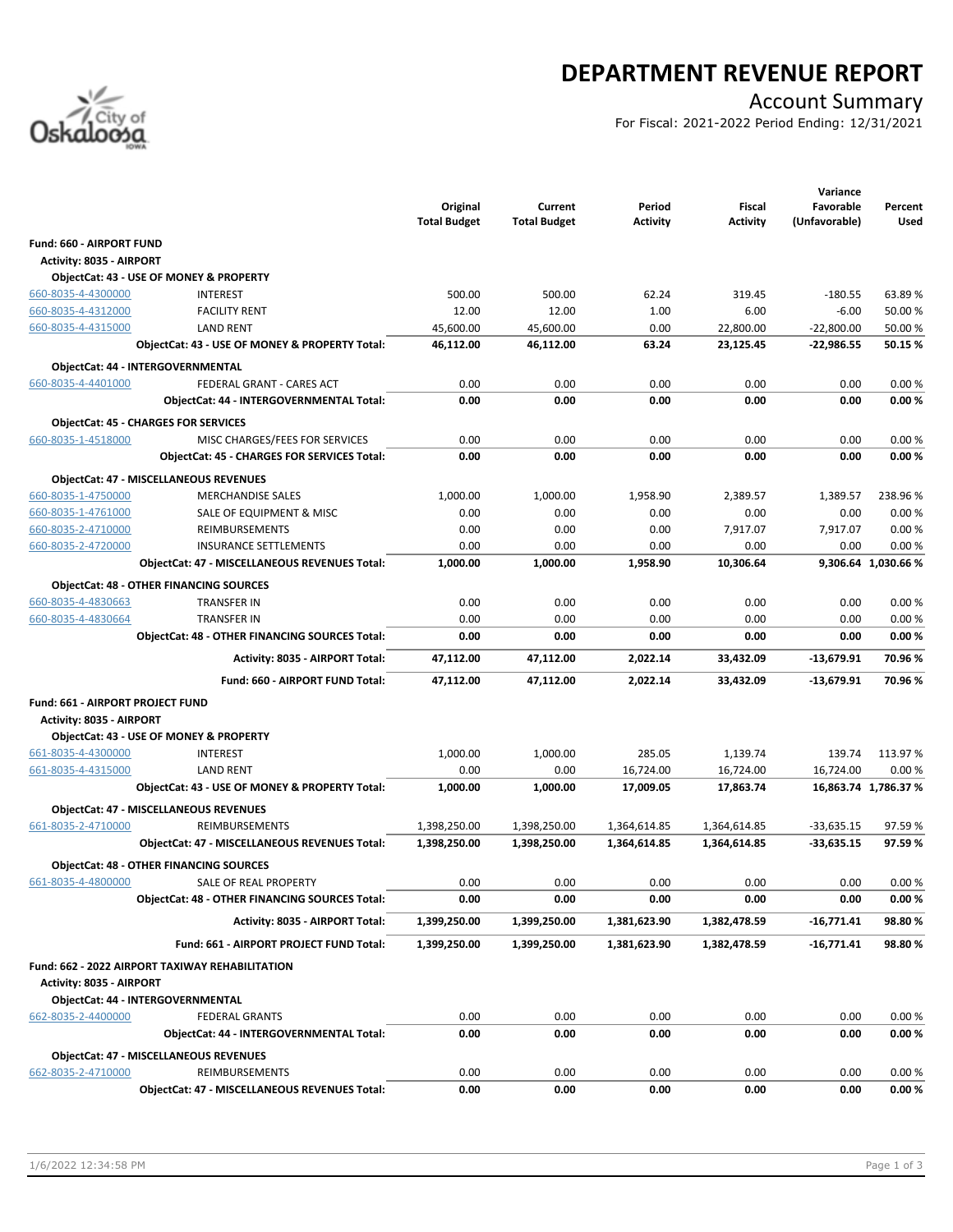#### **DEPARTMENT REVENUE REPORT For Fiscal: 2021-2022 Period Ending: 12/31/2021**

|                                                        |                                                          |                     |                     |                 |                 | Variance      |             |
|--------------------------------------------------------|----------------------------------------------------------|---------------------|---------------------|-----------------|-----------------|---------------|-------------|
|                                                        |                                                          | Original            | Current             | Period          | <b>Fiscal</b>   | Favorable     | Percent     |
|                                                        |                                                          | <b>Total Budget</b> | <b>Total Budget</b> | <b>Activity</b> | <b>Activity</b> | (Unfavorable) | <b>Used</b> |
|                                                        | <b>ObjectCat: 48 - OTHER FINANCING SOURCES</b>           |                     |                     |                 |                 |               |             |
| 662-8035-4-4830660                                     | <b>TRANSFER IN</b>                                       | 0.00                | 0.00                | 0.00            | 0.00            | 0.00          | 0.00%       |
|                                                        | <b>ObjectCat: 48 - OTHER FINANCING SOURCES Total:</b>    | 0.00                | 0.00                | 0.00            | 0.00            | 0.00          | 0.00%       |
|                                                        | Activity: 8035 - AIRPORT Total:                          | 0.00                | 0.00                | 0.00            | 0.00            | 0.00          | 0.00%       |
| Fund: 662 - 2022 AIRPORT TAXIWAY REHABILITATION Total: |                                                          | 0.00                | 0.00                | 0.00            | 0.00            | 0.00          | 0.00%       |
|                                                        | Fund: 663 - AIRPORT 2019 PAVEMENT REHABILITATION         |                     |                     |                 |                 |               |             |
| Activity: 8035 - AIRPORT                               |                                                          |                     |                     |                 |                 |               |             |
|                                                        | ObjectCat: 44 - INTERGOVERNMENTAL                        |                     |                     |                 |                 |               |             |
| 663-8035-2-4400000                                     | <b>FEDERAL GRANTS</b>                                    | 0.00                | 0.00                | 0.00            | 0.00            | 0.00          | 0.00%       |
|                                                        | ObjectCat: 44 - INTERGOVERNMENTAL Total:                 | 0.00                | 0.00                | 0.00            | 0.00            | 0.00          | 0.00%       |
|                                                        | <b>ObjectCat: 48 - OTHER FINANCING SOURCES</b>           |                     |                     |                 |                 |               |             |
| 663-8035-4-4830660                                     | <b>TRANSFER IN</b>                                       | 0.00                | 0.00                | 0.00            | 0.00            | 0.00          | 0.00%       |
|                                                        | <b>ObjectCat: 48 - OTHER FINANCING SOURCES Total:</b>    | 0.00                | 0.00                | 0.00            | 0.00            | 0.00          | 0.00%       |
|                                                        | Activity: 8035 - AIRPORT Total:                          | 0.00                | 0.00                | 0.00            | 0.00            | 0.00          | 0.00%       |
|                                                        | Fund: 663 - AIRPORT 2019 PAVEMENT REHABILITATION Total:  | 0.00                | 0.00                | 0.00            | 0.00            | 0.00          | 0.00%       |
|                                                        | <b>Fund: 664 - AIRPORT CULVERT REHABILITATION</b>        |                     |                     |                 |                 |               |             |
| Activity: 8035 - AIRPORT                               |                                                          |                     |                     |                 |                 |               |             |
|                                                        | <b>ObjectCat: 44 - INTERGOVERNMENTAL</b>                 |                     |                     |                 |                 |               |             |
| 664-8035-2-4400000                                     | <b>FEDERAL GRANTS</b>                                    | 0.00                | 0.00                | 0.00            | 0.00            | 0.00          | 0.00%       |
|                                                        | ObjectCat: 44 - INTERGOVERNMENTAL Total:                 | 0.00                | 0.00                | 0.00            | 0.00            | 0.00          | 0.00%       |
|                                                        | <b>ObjectCat: 48 - OTHER FINANCING SOURCES</b>           |                     |                     |                 |                 |               |             |
| 664-8035-4-4830660                                     | <b>TRANSFER IN</b>                                       | 0.00                | 0.00                | 0.00            | 0.00            | 0.00          | 0.00%       |
|                                                        | <b>ObjectCat: 48 - OTHER FINANCING SOURCES Total:</b>    | 0.00                | 0.00                | 0.00            | 0.00            | 0.00          | 0.00%       |
|                                                        | Activity: 8035 - AIRPORT Total:                          | 0.00                | 0.00                | 0.00            | 0.00            | 0.00          | 0.00%       |
|                                                        | <b>Fund: 664 - AIRPORT CULVERT REHABILITATION Total:</b> | 0.00                | 0.00                | 0.00            | 0.00            | 0.00          | 0.00%       |
|                                                        | <b>Report Total:</b>                                     | 1.446.362.00        | 1.446.362.00        | 1.383.646.04    | 1.415.910.68    | $-30.451.32$  | 97.89%      |